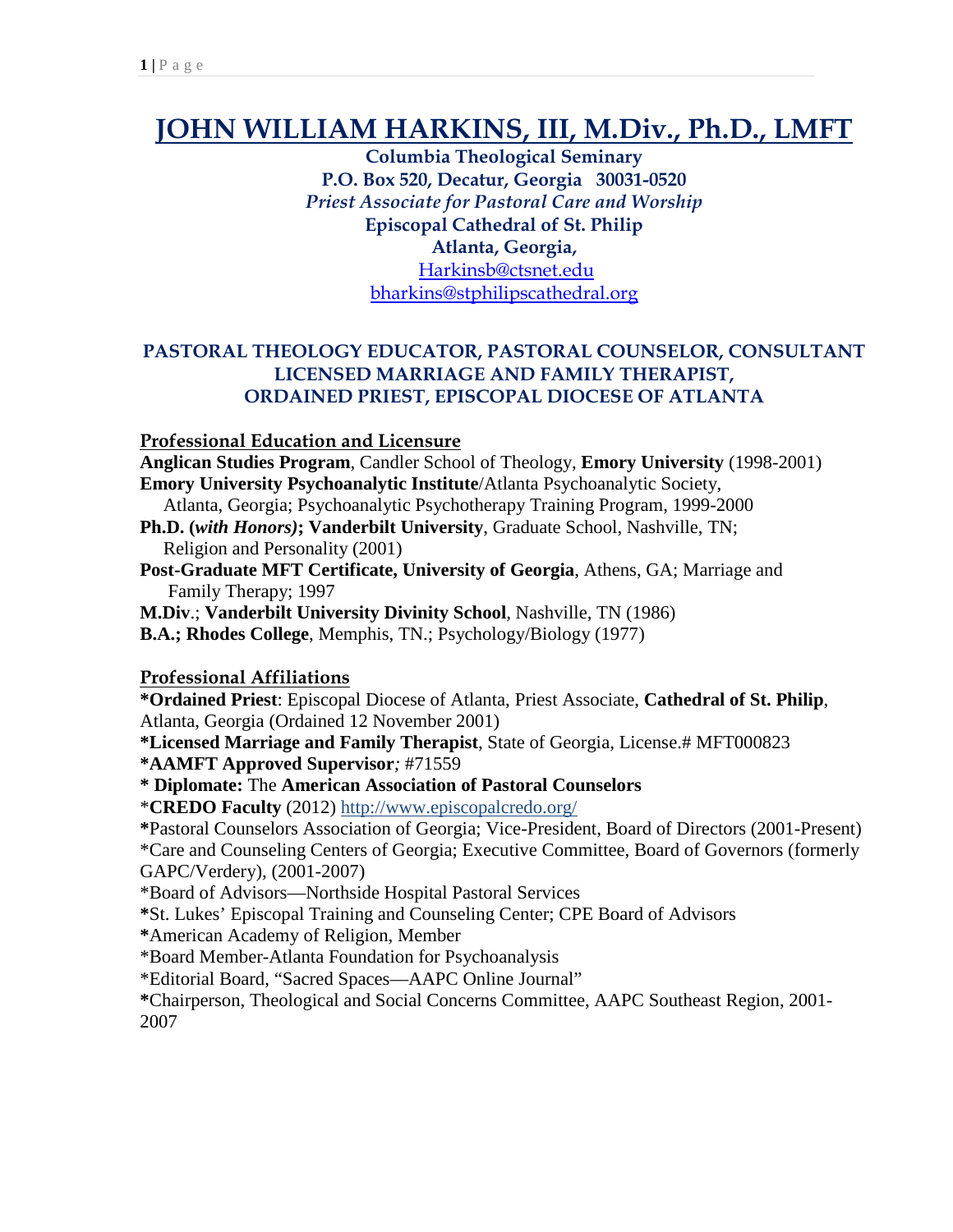#### **J. William Harkins, PhD, LMFT Page 2**

| Positions                                                                                             |                                                                                                       |
|-------------------------------------------------------------------------------------------------------|-------------------------------------------------------------------------------------------------------|
| Columbia Theological Seminary                                                                         | Senior Lecturer, Pastoral Counseling<br>and Pastoral Theology;<br>ThD Program Co-Director (1999-2015) |
| Brookwood Center for Psychotherapy<br>Atlanta, Georgia                                                | Pastoral Counseling/Marriage and<br><b>Family Therapy</b><br>2002-Present                             |
| <b>Priest Associate</b><br>Cathedral of St. Philip                                                    | 2004-Present                                                                                          |
| CREDO Faculty http://www.episcopalcredo.org/<br>(Mental Health Faculty)                               | 2012-Present                                                                                          |
| <b>Deacon Formation Program</b><br>Episcopal Diocese of Atlanta<br><b>Instructor in Pastoral Care</b> | 2001-Present                                                                                          |
| Training and Professional Education Program<br>Care and Counseling Center of Georgia                  | Clinical Seminar Faculty/Supervisor<br>1999-Present                                                   |
| Candler School of Theology<br><b>Emory University</b><br>Atlanta, GA                                  | <b>Adjunct Instructor of Pastoral</b><br>Theology and Counseling<br>1996--1999                        |
| <b>Assistant Priest</b><br>Holy Family Episcopal Church<br>Jasper, Georgia                            | 2001-2004                                                                                             |
| St. James' Episcopal Church<br>Marietta, Georgia                                                      | <b>Transitional Deacon</b><br>2001-2002                                                               |
| <b>Atlanta Therapy Associates</b><br>Atlanta, Georgia                                                 | Individual and Family Therapy<br>1997-2001                                                            |
| St. Andrew Counseling Center<br>The Church of St. Andrew (PCUSA)<br>Atlanta, GA                       | Individual and Family Therapy,<br><b>Parish Education and Consultation</b><br>1991-1997               |
| United HealthCare Corporation                                                                         | Senior Therapist / Regional Training                                                                  |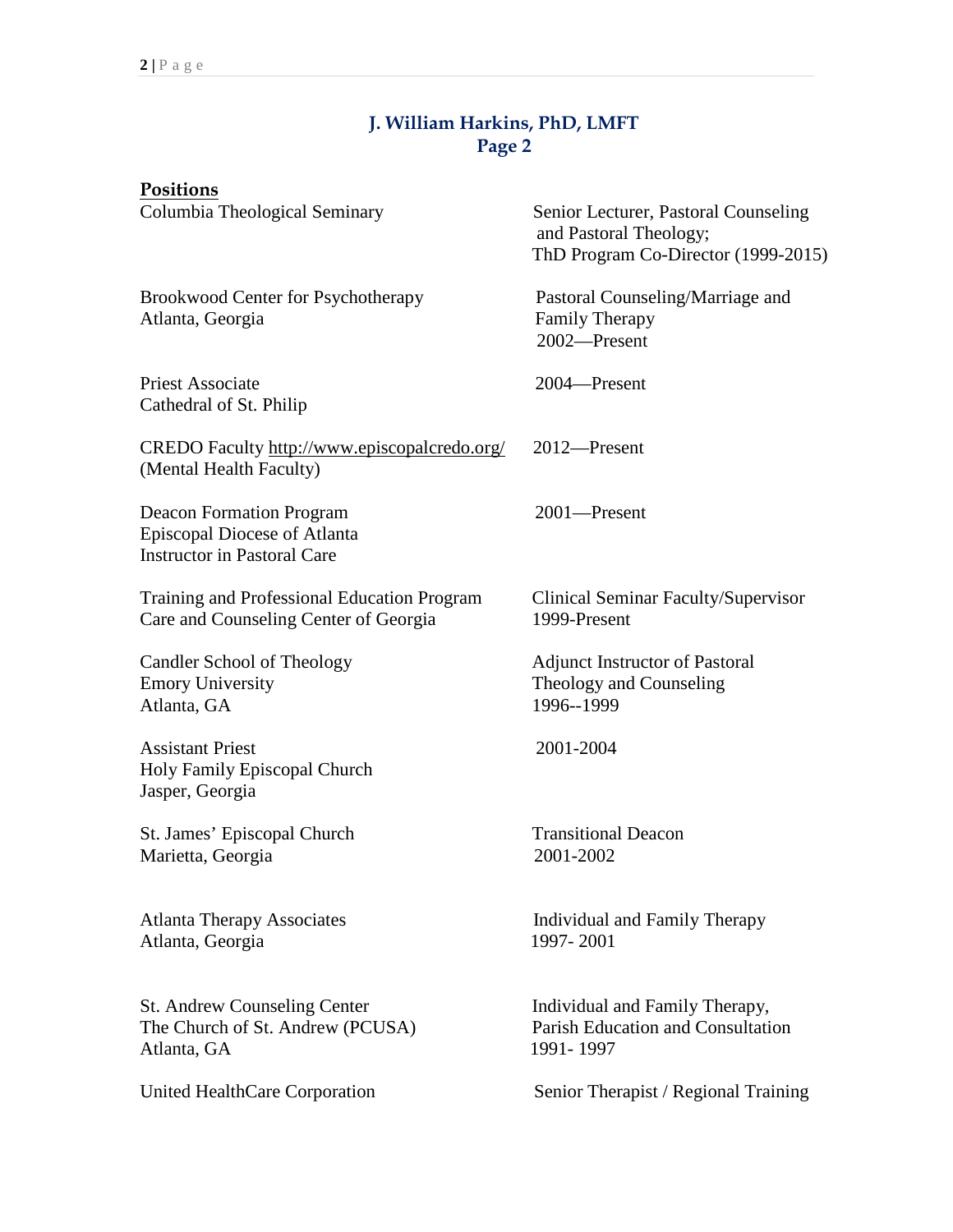Atlanta, GA Therapy, 1990 – 1997

Williamson County Mental Health Center Individual and Family Therapy<br>Franklin. TN 1988 – 1990 Franklin, TN

Pastoral Counseling and Consultation Individual and Family Therapy Centers of Tennessee, Inc. 1988 – 1990 Nashville, TN

1987 – 1990 Ministry

The Divinity School, Vanderbilt University Teaching Assistant Nashville, TN Pastoral Counseling and

Gwinnett, Newton, Rockdale Mental Health Emergency Services Clinician Lawrenceville, GA 1986 – 1987

Egleston Hospital of Emory University Clinical Pastoral Education Atlanta, GA January – May 1986

Middle Tennessee Mental Health Institute Chaplain Nashville, TN 1983 – 1985

United Behavioral Systems Liaison; Outpatient Assessment and

Christ Episcopal Church Individual and Family Therapy, Nashville, TN Pastoral Care; Education; Lay

Psychology of Religion, 1987-91

#### *Present Professional Responsibilities*

**Senior Clinical Lecturer of Pastoral Theology and Counseling, Columbia Seminary**

Develop and teach introductory and advanced, clinical classes in pastoral care and counseling for students in the M.Div., Th.M., D.Min. and other programs. Teach basic and advanced courses in the ATA/Th.D program in Pastoral Counseling. Committee and Administrative duties as needed, including search committees, admissions, advanced degrees, Faculty Executive, and other committee service. I currently serve as Chair of the Pastoral Theology committee.

#### **Therapy and Consultation Services, Brookwood Center for Psychotherapy**

Provide individual, family, and group therapy for clients; work with various churches and other organizations to provide therapy and consultation services.

#### **Priest Associate, Cathedral of St. Philip, Atlanta, Georgia**

Weekly liturgical duties including preaching and presiding for our 7-8 daily services; I teach a variety of Adult Education classes ( Confirmation; Spirituality and Prayer; Poetry and the Spiritual Life) ; Active at the Diocesan level as **faculty** in the *Deaconate Training Program*, *Safeguarding God's Children*, and as Consultant/Liaison to the Cathedral Counseling Center.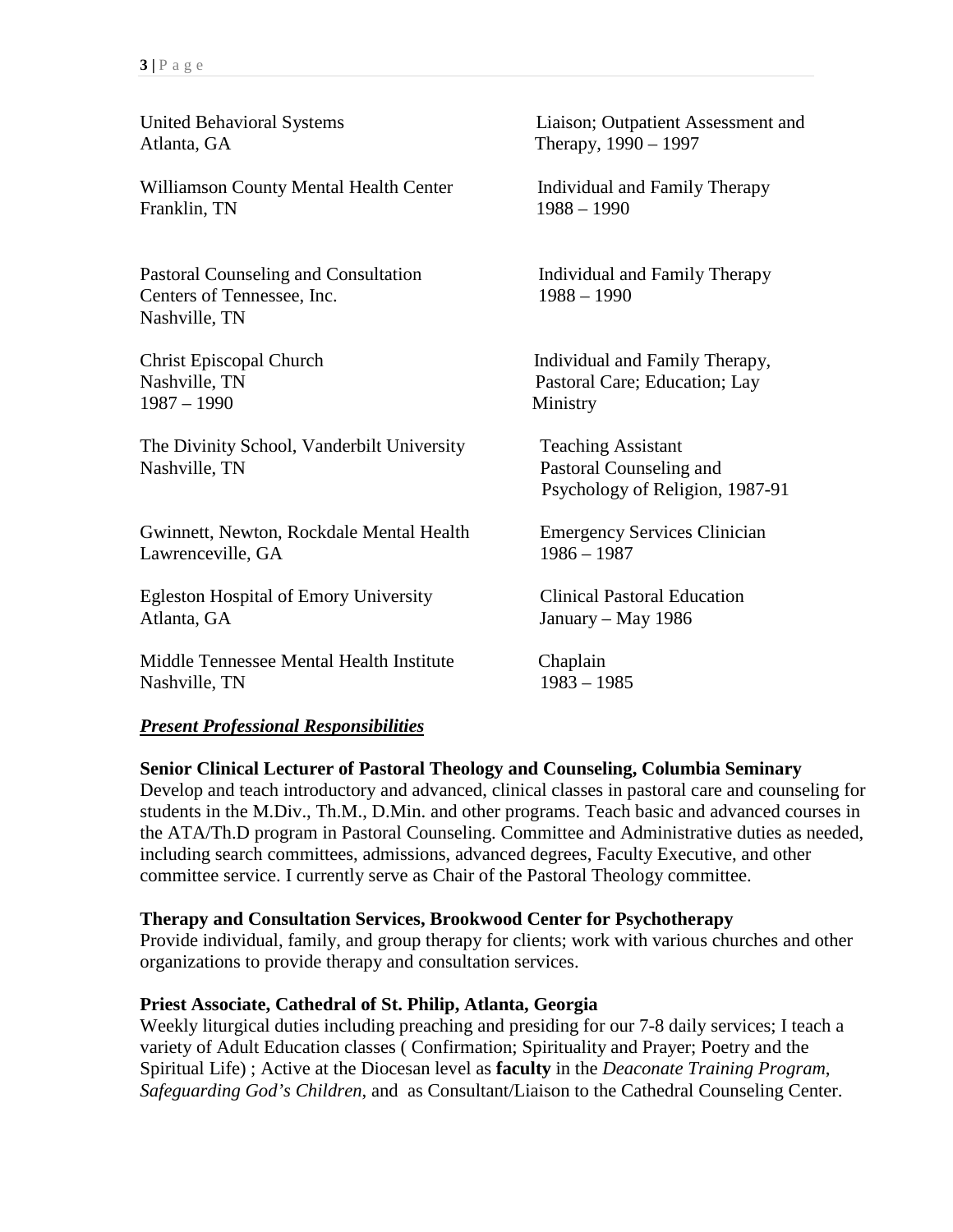#### **J. William Harkins, PhD, LMFT**

#### **CREDO Psychological Health Faculty**

Provide didactics, individual consultations, and participate in the full spectrum of activities in these 8-day clergy wellness retreats designed to sustain healthy practices in ministry. [www.episcopalcredo.org/](http://www.episcopalcredo.org/)

#### **Past Professional Responsibilities**

#### **Priest Assistant, Holy Family Episcopal Church, Jasper, Georgia**

Provided weekly preaching, liturgical leadership, pastoral care, and Adult Christian Education in a mid-sized mountain parish of the Diocese of Atlanta. Involved in creation of Lay Ministry in Pastoral Care.

#### **Therapy and Consultation Services, St. Andrew Counseling Center**

Provided pastoral counseling services in a parish-based center at a PCUSA suburban church. Participated in parish and Community education / workshops.

#### **Senior Therapist / Regional Training Liaison, United Behavioral Systems**

Provided outpatient assessment and therapy services, crisis intervention, and on-call Services; reviewed treatment plans from contracted providers for authorization of Services; active in providing supervision and continuing education for staff.

#### **Staff Therapist, Williamson County Mental Health Center**

Provided outpatient therapy services for a community mental health center while engaged in doctoral studies at Vanderbilt. Participated in clinical supervision and decision-making for all programs, including child, adolescent, and adult. Participated in community education and public relations; participated in Inservice provision and quality improvement monitoring.

#### **Staff Therapist, Pastoral Counseling and Consultation Centers of Tennessee, Inc.**

Provided outpatient individual, couples, and family therapy in a pastoral care center. Participated in clinical supervision, both individually and in a group context. Involved in community and church education through presentation of seminars and groups.

#### **Staff Pastoral Therapist, Christ Episcopal Church, Nashville, TN.**

Provision of outpatient individual, couples, and family therapy in a church setting. Included Premarital counseling as well as counseling in a homeless shelter for men. Participated on a Diocesan Committee on human sexuality, providing a series of workshops.

#### **Emergency Services Clinician, Gwinnett, Newton, Rockdale Counties**

In this context I provided on-call consultation for a tri-county mental health system, including phone and Face-to-face assessment. I worked closely with emergency room and jail staff; Involvement in weekly clinical supervision at the Gwinnett Mental Health Center.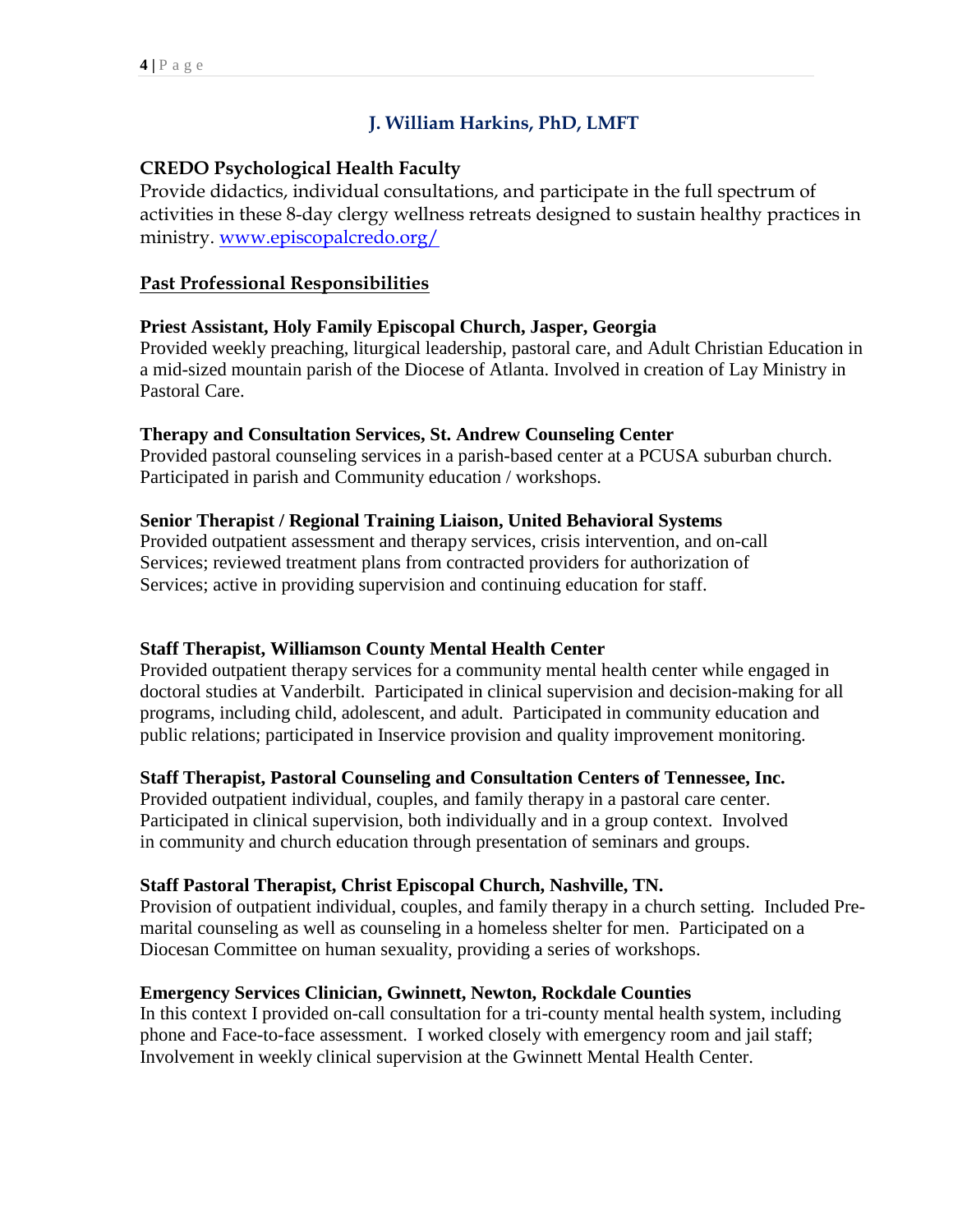#### **J. William Harkins, PhD, LMFT**

#### **Professional Development**

I have provided leadership for ongoing church and community presentations in areas such as seasonal depression, conflict management, human sexuality, literature and personality, parenting skills, and Object Relations Theory and its relation to religious studies. Research interests have included: Theoretical and practical application of Resilience to clergy, church, and institutional settings; The development of Lay Pastoral Care ministry; Relationship between theological theory and practice (praxis); Exploring relationships between ego-identity and faith; Pastoral care of elderly men; I am applying the work of D. W. Winnicott to clinical care provision, especially his contributions to Object Relations Theory; I enjoy identifying the ethical and religious dimensions of literature and film. I have remained involved in clinical supervision with various mentors throughout my professional career, and I am currently a Diplomate in the American Association of Pastoral Counselors, and an Approved Supervisor in the American Association of Marriage and Family Therapists.

#### **Honors**

Key Contributor Award, United Behavioral Systems, 1991 and 1994 Vanderbilt University Select Scholarship, 1987 – 1991 Folkerth / Faculty Merit Scholar, Vanderbilt Divinity School, 1984 – 1985 Omicron Delta Kappa Outstanding Sophomore Award, Rhodes College, 1974 – 1975 Board of Trustees, Student Representative, Rhodes College, 1976 – 1977 President of the Honor Council, Rhodes College, 1976 – 1977 Varsity Track and Field, Rhodes College, 1975 – 1977 Who's Who in American Colleges / Universities, Rhodes College, 1977

#### **Personal and Family**

My wife Vicky and I have been married 34 years. Vicky is a Clinical Nurse Specialist and Hospital Administrator, and a graduate of the doctoral program in Healthcare Administration at the Medical University of South Carolina Our older son Justin, age 30, is a graduate of Emory University and Vanderbilt University (M.Div.) and a graduate of the joint Environmental Science/Law program at the University of Montana. He works as an Associate at Crowley and Fleck, in Billings. Our son Andrew (25) is graduate of Duke University, majoring in Biology and Art. He is an alumi of the Georgetown University Post-Baccalaureate Pre-Medical Program currently applying to medical schools.

I enjoy reading, creative writing, and outdoor recreation. 2014 marked my  $38<sup>th</sup>$ consecutive Peachtree Road Race. I am a veteran of 8 marathons, including New York and Boston, and numerous half-marathons and 10K races. I enjoy mountain biking and sea kayaking, and spent 8 days in the summer of 2007 on a mindfulness meditation wilderness sea kayaking expedition in the Tebenkof Bay National Forest, Southeast Alaska. In 2009 I joined my two sons in an attempt to Climb Mt. Baker, in the Cascades. I am passionate about environmental issues, specifically the relationship between faith, environment, and finding "the sacred in creation." I am currently working with Kanuga Conference Center to establish a Trail Conservancy. I have recently joined the Board of Advisors at St. Mary's/Sewanee.

*References available upon request*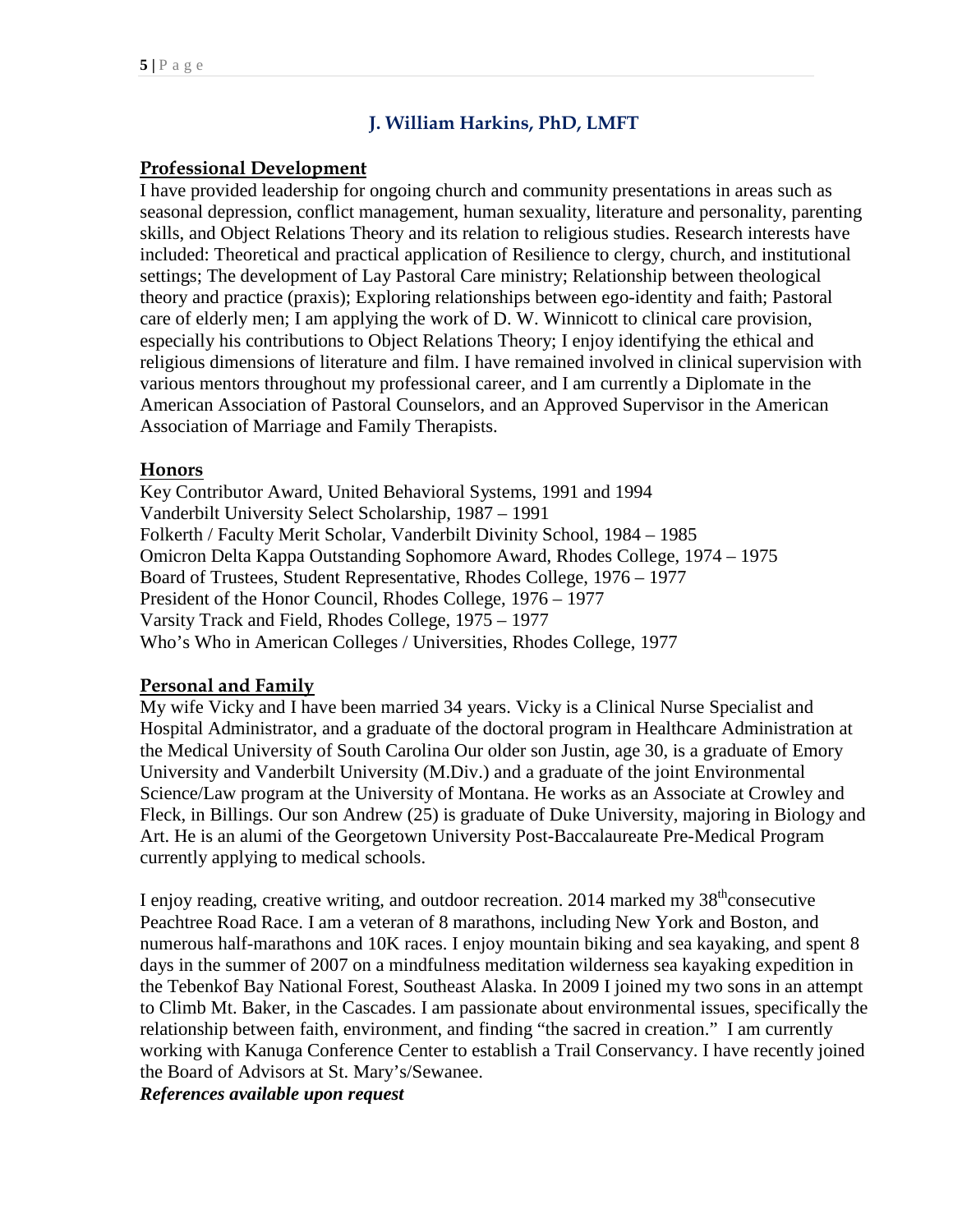#### *Presentations, Consultations, Publications, and Classes Rev. J. William Harkins, PhD, LMFT, AAMFT Approved Supervisor*

*Bill Harkins* was the guest homilist and leader for Consecration Sunday at Holy Family Episcopal Church in Jasper, Georgia; In January, he presented a workshop on Family Systems Theory for the Community of Hope, a group of Lay Pastoral Care Givers at St. Anne's Episcopal Church in Atlanta; He will be a guest presenter for the Lenten Wednesday Night Series at St. Benedict's Episcopal Church, speaking on the practical theology of Richard Rohr; In March, Bill will present on practical applications of Family Systems Theory for CPE residents at the Training and Counseling Center of St. Luke's Episcopal Church, Atlanta; In April, Bill will attend the Georgia Association of Marriage and Family Therapy conference at Jekyll Island, where he will present a supervisory case to fellow AAMFT Approved Supervisors; In early May, Bill will serve as Psychological Health Faculty for CREDO for Recently Ordained Clergy at Trinity Episcopal Conference Center on the Outer Banks of North Carolina, May 12-19.

**Bill Harkins** In October 2014, Bill presented two workshops on Psychological Wellness for Clergy at the inaugural hybrid Steps to Wellness & Planning for Tomorrow Conference hosted by the Diocese of the Central Gulf Coast, in Pensacola, Florida. On October 22nd Bill conducted a CPE Center-Wide Didactic for the Care and Counseling Center of Georgia on the topic of "Imagination and Resilience in Ministries of Pastoral Care: Staying Nimble in a Changing Health Care Context." He authored the six-week curriculum "*Steps to Resilient Living*" for the Episcopal Church Pension Group, sent to clergy participants throughout the Church Pension Fund; He attended the Clinical Conference of the Georgia Association of Marriage and Family Therapy as part of his ongoing service as an Approved Supervisor in AAMFT; His book review of (Kaplan, Steven and Forman, Bruce, 2013), *Clinical Pastoral Psychotherapy:*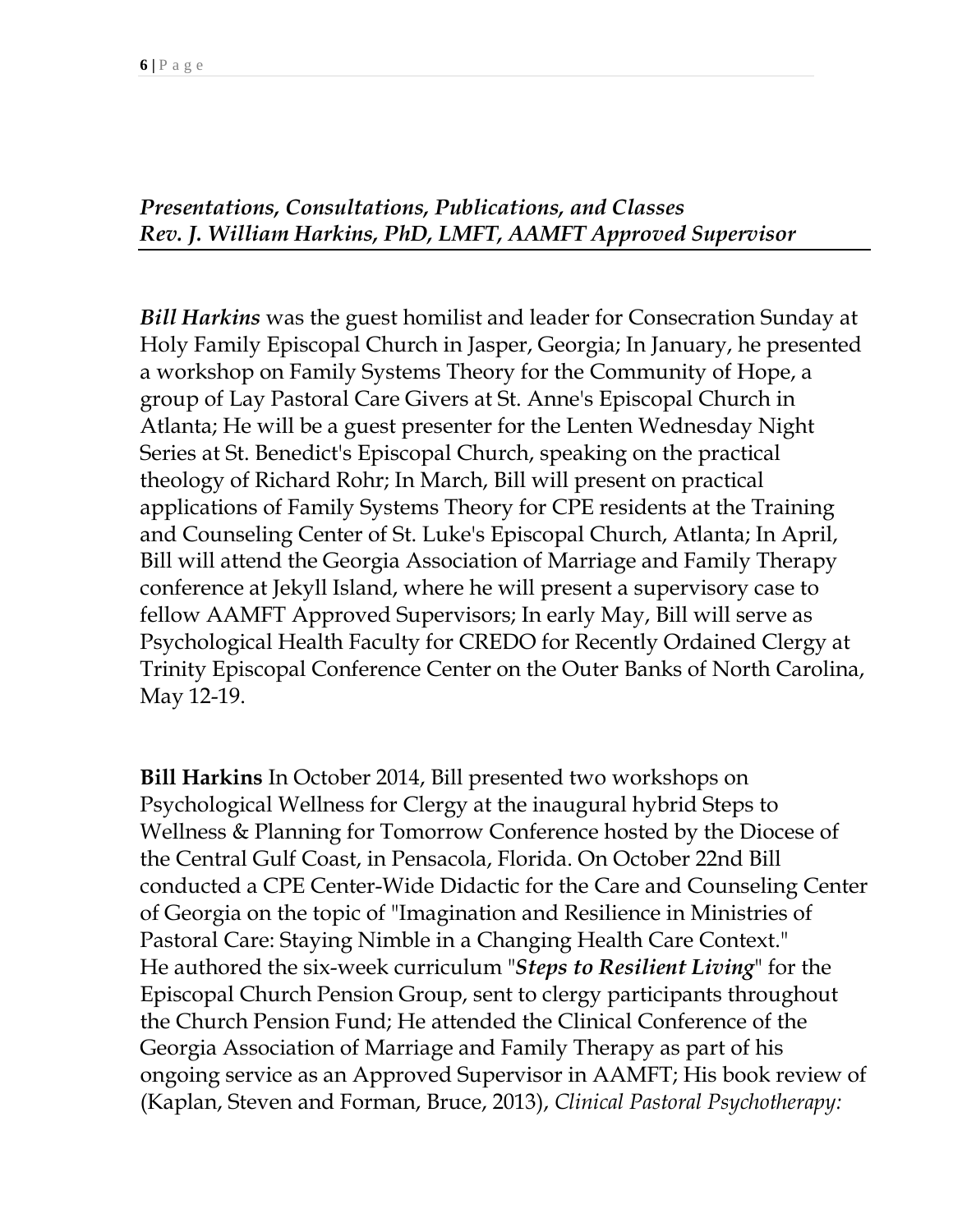*Perspectives and Methods* was published in the current issue of the *Journal of Pastoral Care and Counseling*; He served as Psychological Health Faculty for CREDO 7009 (Recently Ordained Clergy) at Beckwith Camp and Conference Center near Fairhope, Alabama, May 13-19; He led a year-end day of reflection for the 2013-2014 Road Episcopal Service Corps Fellows in June; He was a clinical presenter at a Professional Ethics CEU workshop on June 13th at the Brookwood Center for Psychotherapy; He was the guest speaker at Newnan Presbyterian Church for their Thursday Evening *Family Life Seminar* on 26 June, speaking on "*Family Systems, Leadership, and Healthy Boundaries"*; He was the guest speaker at Park Springs CCRC for their Adult Forum on 24 July 2014, speaking on "*Cultivating Resilience Throughout the Life Cycle: Erickson's Concepts of Generativity and Integrity*"; He led a Men's Retreat of Vanderbilt Divinity School alumni at the Colorado State University Pingree Park Campus, from 2-9 August, on "*Meeting the Sacred in Creation*"; He will serve as Psychological Health Faculty for CREDO for Recently Ordained Clergy at Lake Logan Episcopal Conference Center, 7-13 October, and at the CREDO Mosaic Conference at the Duncan Gray Conference Center, Canton Mississippi, 4-10 November; He will be a workshop Co-presenter at the Fall Regional Conference of the American Association of Pastoral Counselors, Kanuga Conference Center, Hendersonville, North Carolina, October 23-26; He will lead the *Stewardship/Consecration Weekend* at Holy Family Episcopal Church, Jasper, Georgia, 15-16 November; He has been invited to serve on the Board of Directors of the newly created *Commission on the Accreditation of Pastoral and Psychotherapy Training (CAPPT);* He is serving as a pastoral counseling consultant to the Emory Psychoanalytic Institute Outreach Committee*.*

**Bill Harkins**... Led the Officer's Retreat for Newnan Presbyterian Church (along with CTS alums Harry Barrow and DC Adams); led a workshop for the Episcopal Diocese of Alabama at St. Luke's, Mountain Brook, on "Staying Healthy in Ministry," sponsored by the Church Pension Fund; Keynote speaker at the Vine Pastoral Counseling Center in Huntsville, Alabama on "Pastoral Resilience and Imagination"; Attended the CPG/CREDO 2014 Faculty Convocation in Memphis, Tennessee, where he co-led a workshop on psychological health among clergy; Led a workshop on Psychological Resilience in Ministry at the 2014 Consortium of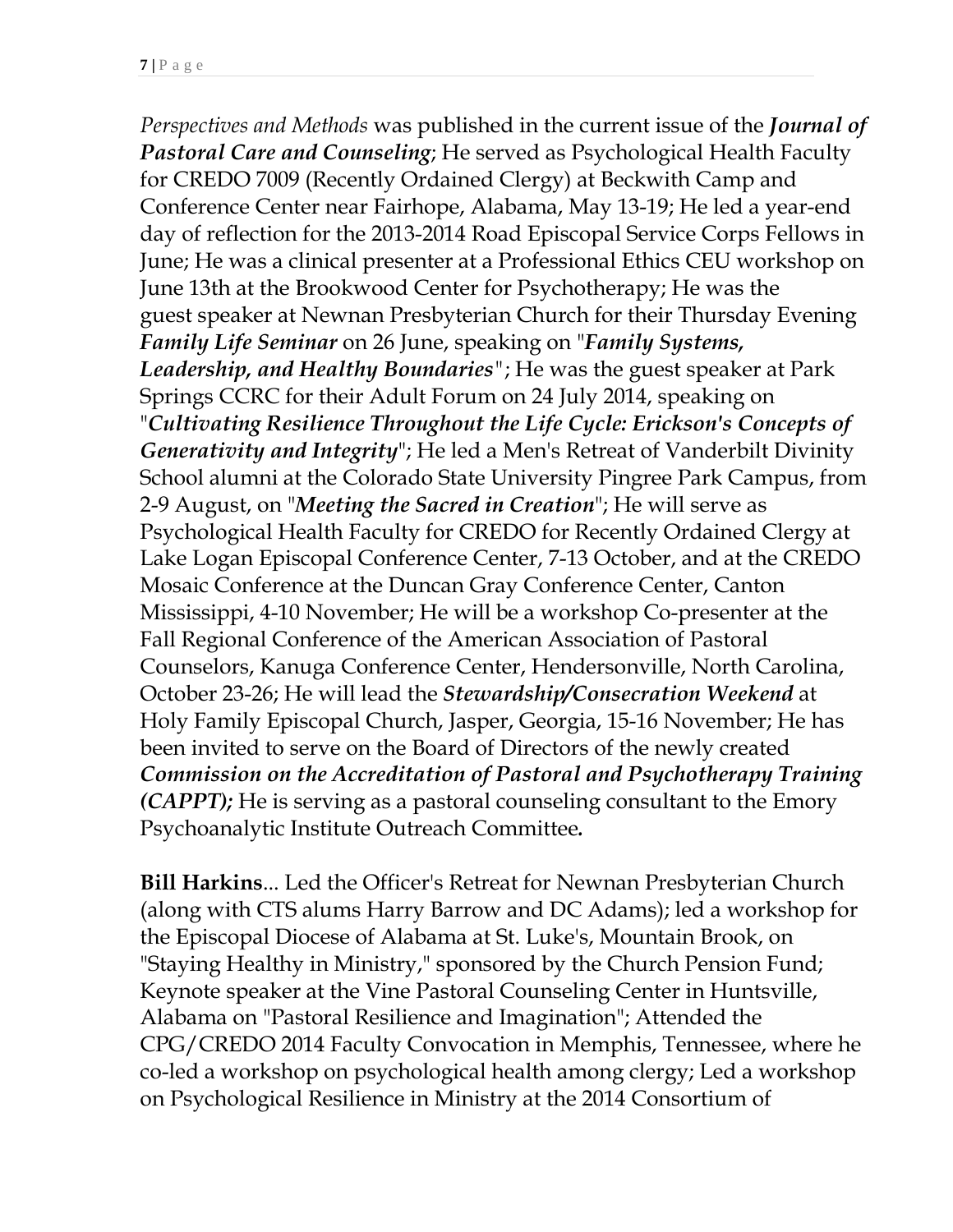Endowed Episcopal Parishes, in Atlanta; Led a Diocesan Workshop on "Safeguarding God's People," sexual boundary training at the Cathedral of St. Philip; Attended the Georgia Association for Marriage and Family Therapists conference at St. Simon's Island, Georgia; Served as Faculty for CREDO for Recently Ordained Clergy, Camp Beckwith Alabama, in May. Led the Vestry Retreat for St. Paul's Episcopal Church, Newnan; served as consultant/advisor to the Diocese of Atlanta "The Road Episcopal Service Corps Fellows" at Emmaus House;

**Bill Harkins** was guest preacher and taught Adult Education at St. Paul's Episcopal Church in Newnan, Georgia. He has served as consultant and seminar leader for "The Road Episcopal Service Fellows," and will continue in this role through 2014. He served as an Emotional Health Faculty member for CREDO 274 at Bishop's Ranch, Sonoma, California. This was a "Mosaic" CREDO consisting of prospective PCUSA and ECUSA faculty. In early January, Bill was the guest speaker and leader at the Officer's Retreat for Newnan Presbyterian Church (where CTS alums Harry Barrow and DC Adams serve). In January, he served as a faculty member for the Diocese of Alabama Wellness Seminar at St. Luke's Episcopal Church, Birmingham, Alabama. In February he was the keynote speaker at The Vine Pastoral Counseling Center, Huntsville, Alabama, on Resilience and Leadership in Ministry. He served as the Retreat Leader for St. Paul's Episcopal Church in Newnan, Georgia, held at Kanuga Conference Center in Hendersonville, North Carolina. In February he attended the 2014 CREDO Faculty Convocation, in Memphis, Tennessee, where he participated in curriculum development for Emotional Wellness for Clergy. Bill will serve as Emotional Health faculty for two CREDO conferences in 2014, at Camp Beckwith, in Alabama, and Lake Logan, in Western North Carolina. He contributed several essays for "Feasting on the Gospels," and a Book Review for the Journal of Pastoral Care and Counseling. Bill taught a Diocesan Adult Education class at the Cathedral of St. Philip entitled "Painting the Stars: God, Evolution, and Religion." This class will be offered again in Spring 2014.

Author of *Steps to Resilient Living:* a Six-Week curriculum for participants in the Church Pension Group.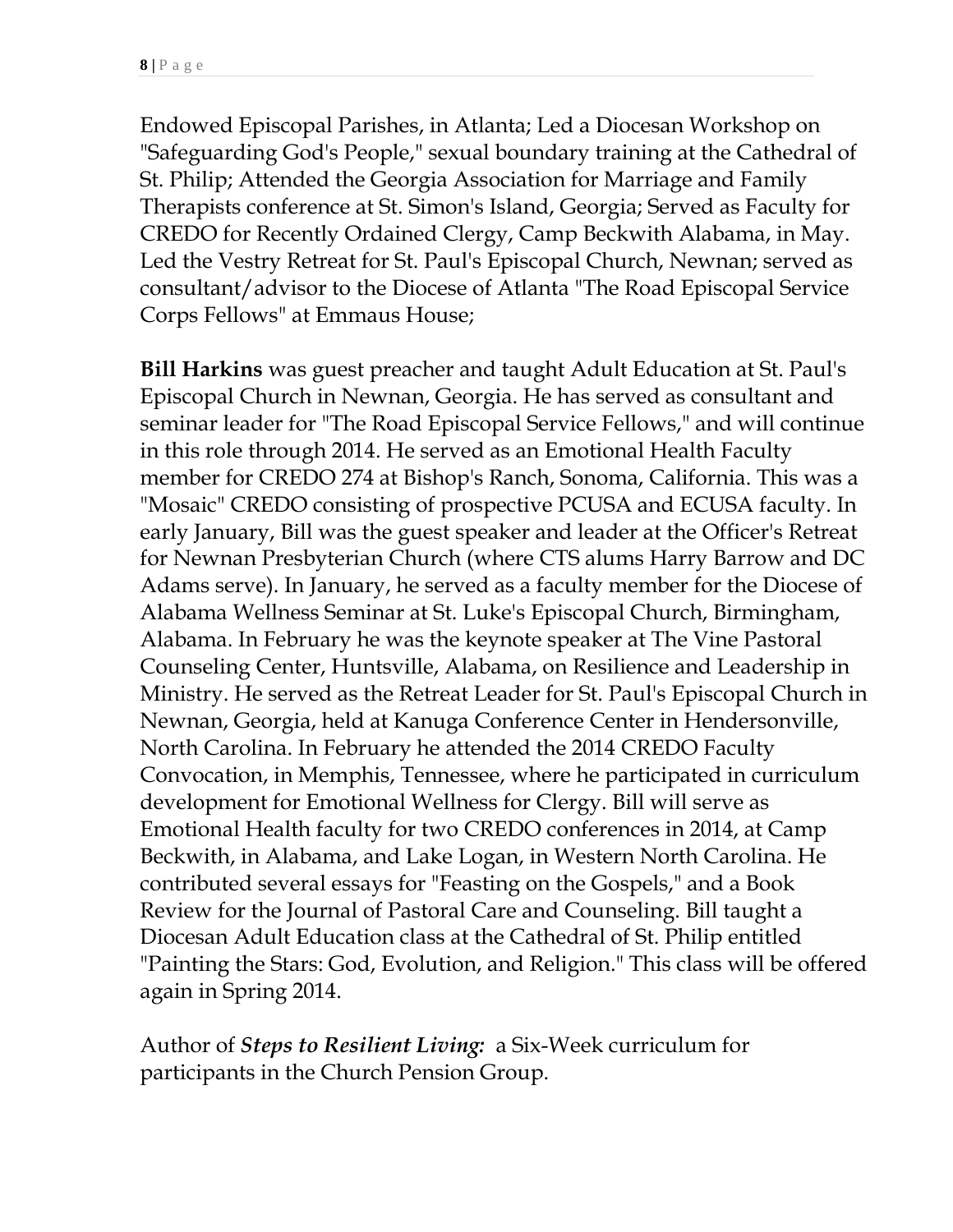I continue to maintain a high number of advisees in the Th.D., MAPT, Doctor of Ministry and M.Div. programs. Th.D. advisees Sarah Kim and Annette Rogers-Vaughn graduated in May of 2010 and Ruata Hmar in 2013. Advisee Michael Cook graduated in 2014.

I offered a new PT Area elective during January term in 2009*, "The Art and Practice of Theological Reflection."* This course was well received by the students, and was offered (in an expanded version) in the spring of 2010 and fall of 2013. Courses such as "Men in Ministry" and "Family Systems Theory in Congregations" have proven effective in preparing our students for life in parish ministry, chaplaincy, and other forms of ministerial engagement.

In recent years I have provided significant leadership in the conception, planning, and teaching of the *Integrations* course, and I have been a solid, creative, effective, and enthusiastic leader in the Th.D program both at CTS—through three significant transitions in pastoral theology faculty personnel—and in the ATA broadly, teaching the vast majority of LMFT/Licensure courses while teaching core courses such as the "*Historical and Social Dimensions of Pastoral Theology,*" *Theory and Practice of Pastoral Psychotherapy*, and "*Theology and Personality*."

In 2013 I served as Chair of the QEP Implementation phase for the SACS/ATS accreditation process, leading discussions with the committee during their visit with us, as presenter of the QEP for **Forum** in March 2012, and as a co-presenter for **Colloquium 2012.**

In 2011 I was accepted as a **Psychological Health Faculty** member for **CREDO**, an ECUSA organization (also serving the PCUSA), focusing on the vocational, spiritual, financial, and mental/physical health of lay and clergy at nodal points in their careers. It is an honor to serve in this way, and to represent CTS on this national faculty.

I have faithfully served on the academic committees to which I have been assigned. For the past 8 years I have served as the **Th.D. Admissions Coordinator** and as the faculty member responsible for organizing the **Th.D. Orientation Program** at the beginning of each academic year, and as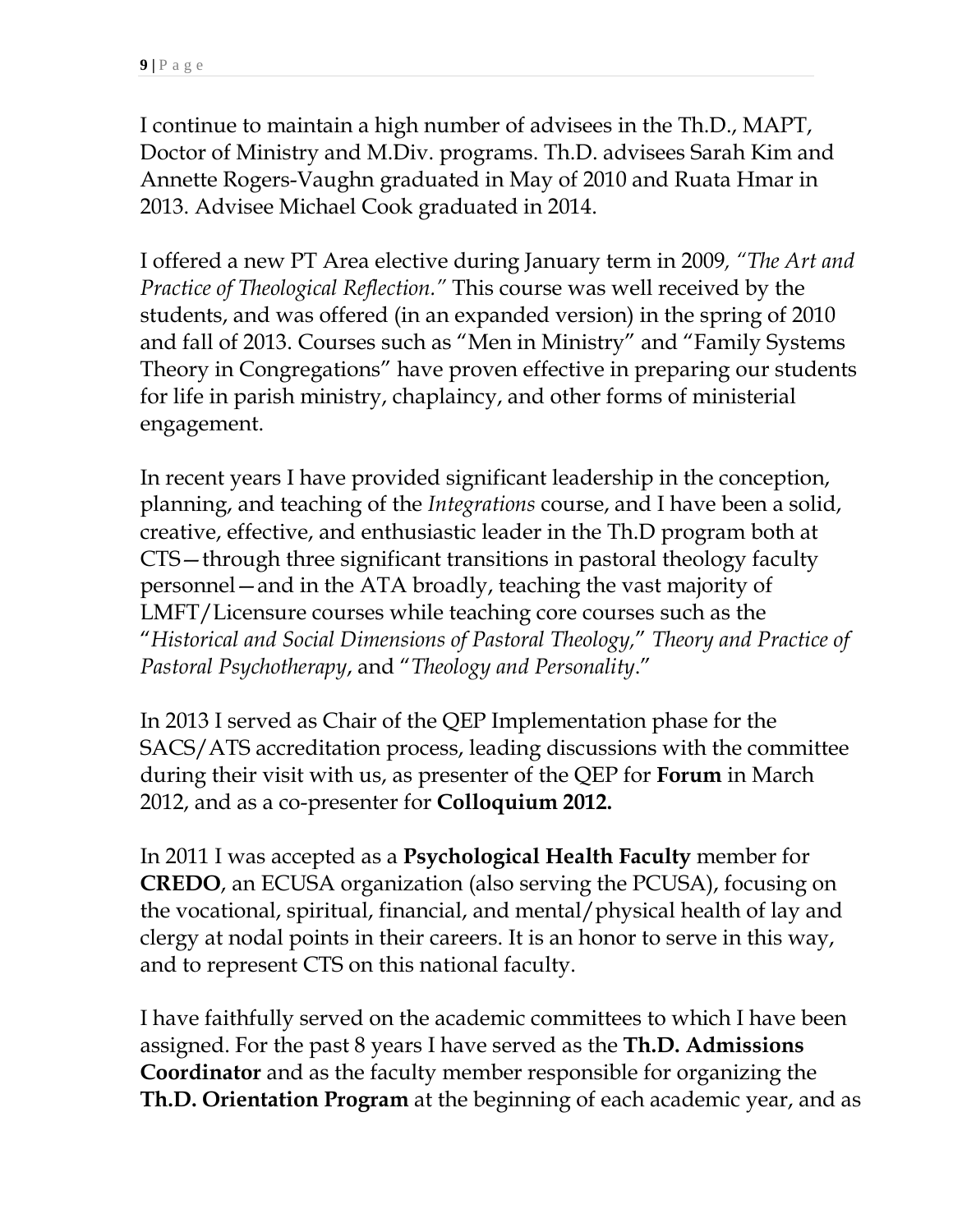Admissions Coordinator for the ThD. As noted, I served as the **Director of the Th.D**. program in 2010-2011, and I currently serve as the **Co-Director of the Th.D.** program. As noted, I served on the **QEP** committee and have taken an active role in our deliberations. I authored the **ATA Degree Standards Report for the Th.D.** program.

#### **[ATS-ThDNarrative2012\\_docxfinal\\_27february2012.docx](file:///C:\Users\thompsonm\AppData\Local\Microsoft\Windows\Temporary%20Internet%20Files\Content.Outlook\AppData\Local\Microsoft\Windows\Temporary%20Internet%20Files\Content.IE5\AppData\Local\Microsoft\Windows\Temporary%20Internet%20Files\Content.IE5\I4002XMY\ATS-ThDNarrative2012_docxfinal_27february2012.docx)**

In the past 8 years I have served on the **Clinical Practicum Supervisory Faculty** at the Care and Counseling Center of Georgia. In this capacity I have engaged in the clinical supervision of 4-6 Th.D. students per year, thus enabling those students to accrue supervised clinical hours toward AAMFT and AAPC clinical membership, and to fulfill their clinical practicum supervision hours in the Th.D. program. I also participate in the weekly clinical practicum faculty consultation and supervision meetings at CCCG. Now that I am an **AAMFT Approved Supervisor**, and a **Diplomate in AAPC**, all of the hours of clinical supervision with our Th.D. student's count toward their certification and licensure processes, a form of generativity for which I am especially grateful.

As **Priest Associate at the Cathedral of St. Philip** I am generally on the Cathedral Close by late Wednesday afternoons and evenings, to teach Adult Education, and every Sunday over the course of the day, sharing in responsibility for the 7 services at this 6,000 member parish. In rotation on assigned Saturdays and Sundays I serve as the "on call" priest and I make hospital and other calls as needed on a regular basis. In addition, I participate in the full scope of liturgical offerings including--but not limited to-- the full range of Sunday services, weddings, funerals, and other liturgical practices. I teach regularly in Adult Education (see a sample, below), and I offer workshops periodically. A number of recent homilies are posted on the Cathedral of St. Philip website, and available in both pod-cast and written form. I am currently co-teaching a Wednesday evening course entitled **"Finding One's Voice in Sacred Matters,"** which will run through the end of Pentecost.

At the **Diocesan** level I represent the Cathedral as a Trainer/Presenter in the "Safeguarding God's Children" training. In the past two years I have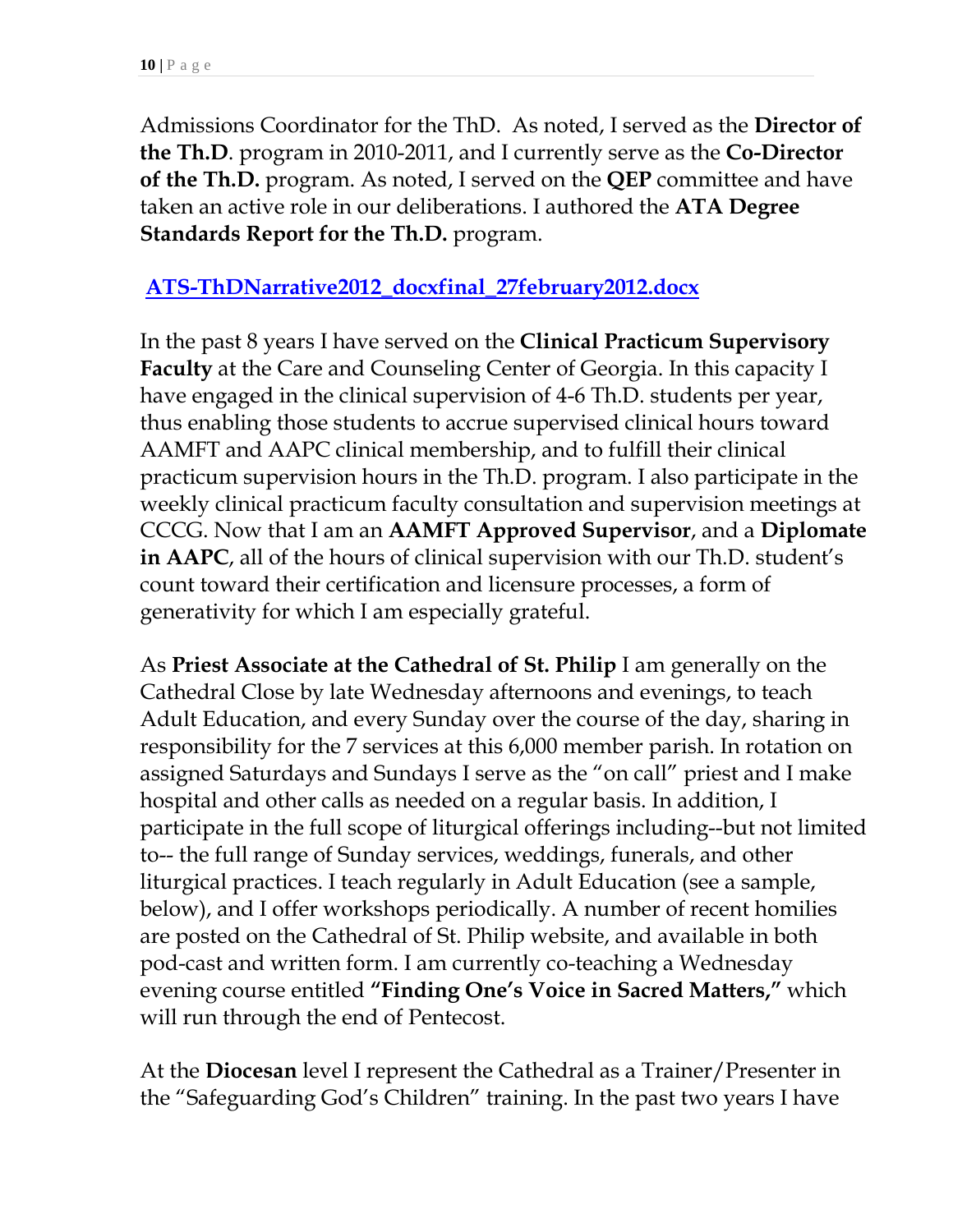done consultations with parishes in transition. I have recently been invited to join the faculty of **CREDO**, a program of the Episcopal Church designed to provide care for ordained and lay employees of the ECUSA and PCUSA. I have also provided leadership on issues such as Faith and the Environment, and consulted with the Diocese on matters of education, discernment, and evaluation of candidates for ministry. I and the pastoral theology instructor for the **Diocesan Deacon Formation** class for the 2009- 2010 and 2010-2011 classes. Consultations and lectures at area churches (see below) including during 2008-2012 at St. James, Marietta, Holy Comforter, St. Patrick's, and St. Stephen's, Milledgeville. As noted, I have now completed all the requirements for AAMFT Supervisor designation (**180 hours** of supervision, 80 hours of supervision-of-supervision, and a **30 hour Supervisor Theory** course, including a **Theory of Supervision** paper—see attached) and I am now an **AAMFT Approved Supervisor**. I am now certified as a **Diplomate in AAPC**.

I currently serve as a Chaplain and Group Facilitator for **The Road Fellows**, an Episcopal Service Corps program sponsored by the Diocese of Atlanta.

I serve on the Board of Advisors for the CPE Programs at **St. Luke's Training and Counseling Cente**r (TACC) and **Northside Hospital**, and the **Atlanta Psychoanalytic Foundation.**

I serve on the editorial board for the AAPC online e-Journal "**Sacred Spaces."**

At the Cathedral I often see parishioners for brief counseling, assessment, and referral. As contractually agreed upon with Dean Hudnut-Beumler and President Oldenburg at the time of my hire, I maintain a small private practice *one day each week* at the Brookwood Center for Psychotherapy. This allows me to maintain my Ga. License to practice Marriage and Family therapy and to supervise students and LMFT practitioners in my capacity as an AAFT Approved Supervisor and Diplomate in AAPC. What follows is a representative sample of those activities:

### **Publications/Presentations/Workshops**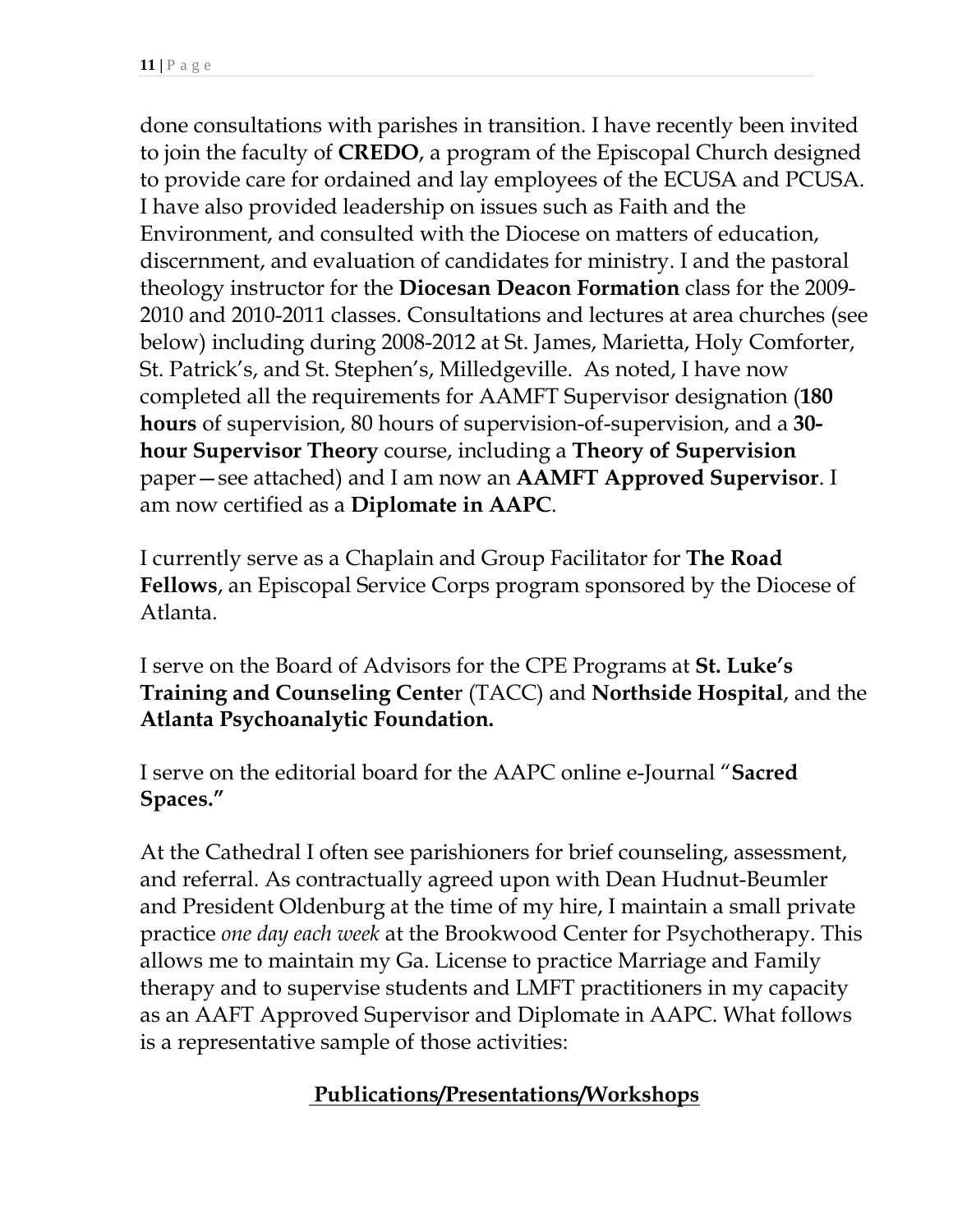**"Cultivating Resilience and Generativity,"** Park Springs CCRC, Stone Mountain, Georgia, July 2014

**CREDO ROC 7009**, Camp Beckwith, Alabama, May 2014

*CREDO 274: ECUSA and PCUSA, Emotional Health Faculty*, Sonoma, California, 1-9 December 2013

*"Transition, Imagination, and Resilience,"* Workshop presented at the AAPC Southeast Region Conference, Kanuga Episcopal Conference Center, Hendersonville, North Carolina, 24—27 October 2013.

*Guest Homilist and Forum Speaker***,** St. Paul's Episcopal Church, Newnan, Georgia**,** 13 October 2013

*Pastoral Leadership and Resilience,* Workshop and Brunch for Local Clergy and Therapists, Care and Counseling Center of Georgia, 19 September, 2013

CREDO Health Vitality Blog post; 7/1/2013: "*Conditions May Vary*": <http://credovitality.wordpress.com/2013/07/01/conditions-may-vary/>

CREDO Health Vitality Blog post; 7/24/2013: *"Inside Passages":*  <http://credovitality.wordpress.com/2013/07/24/inside-passages/>

CREDO Health Vitality Blog post; 8/18/2013: *"Get Out***!":** <http://credovitality.wordpress.com/2013/08/19/get-out/>

**"***Leadership and the BVP,"* Living Our Vows Bishops' Conference**,** Workshop Presentation, Richmond, Virginia, 17—19 June 2013.

Leader/Facilitator, *Mutual Ministry Review*, St. Paul's Episcopal Church, 13 June 2013, Newnan, Georgia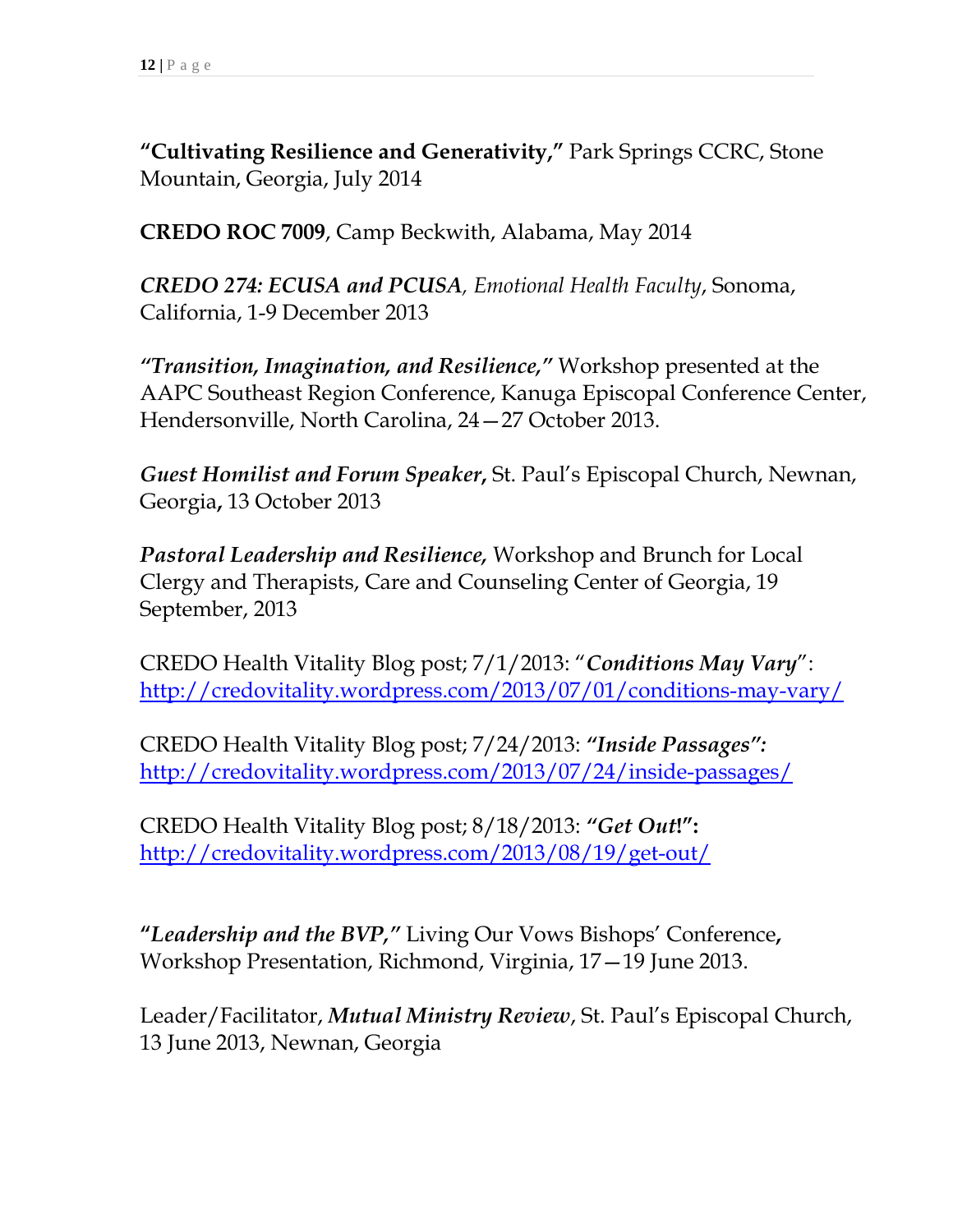*Guest Lecturer*, "Family Systems Theory, Resilience, and Ministry," St. Luke's School of Theology, University of the South, Sewanee, Tennessee, 13-14 June, 2013

*Feasting on the Gospels*; Theological Perspective Essays, Westminster/John Knox Press, Louisville, Kentucky, 40402 **Luke 15:1—10 Luke 15: 11-32 Luke 16: 1—13** 

Workshop Presentation, *"Family Systems Theory Applications to Lay Pastoral Care," Journey into Wholeness Conference*, St. Aidan's Episcopal Church, 20 April 2013

Keynote Address, *Imaginative Resilient Leaders for God's Changing Church,"* Colloquium 2013, Columbia Theological Seminary, 16 April 2013

*Feasting on the Gospels*; Theological Perspective Essays, Westminster/John Knox Press, Louisville, Kentucky, 40402 Matthew 16:24-28 Matthew 17: 1-13 Matthew 17: 14-21

Chairperson, **QEP Implementation Phase**, Winter/Spring 2013; *"QEP Implementation Phase: Where We've Been…Where We Are…Where We're Going,"*: A Presentation to the SACS/ATS Committees, 27 March 2013

*Columbia Seminary Forum: "Presenting the QEP,"* Columbia Theological Seminary, 6 March 2013

Vestry Retreat Leader/Facilitator, St. Paul's Episcopal Church/Newnan, *"Family Systems Theory and Parish Leadership,"* Kanuga Episcopal Conference Center, Hendersonville, North Carolina, 1-3 February 2013

Working Group on "Wellness, CREDO, and the Church Pension Fund," Episcopal Church Pension Fund, New York, New York, 22-23 January 2013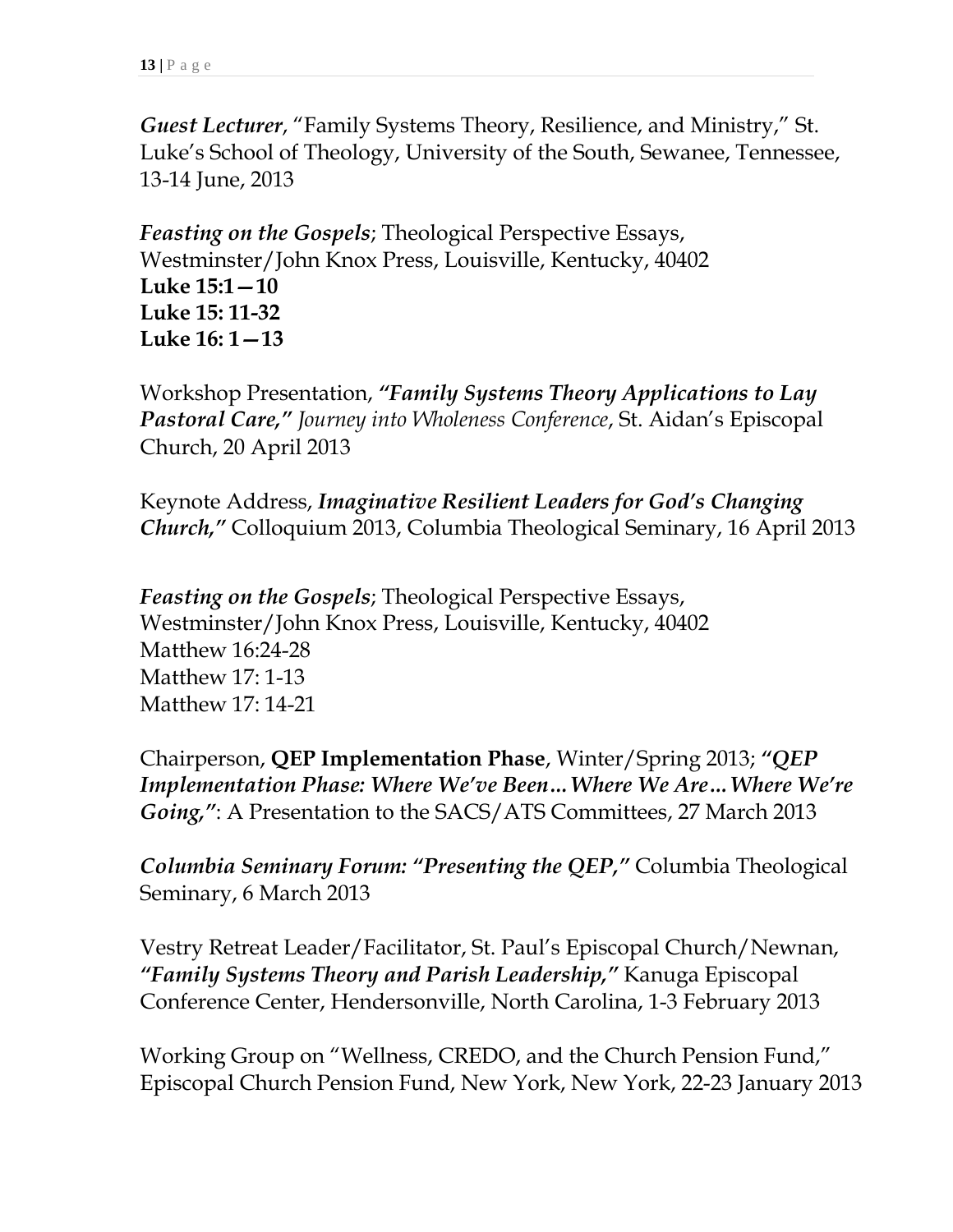Voices of Pastoral Care, "*An Audio Series of Luminaries and Sages in the World of Pastoral Care,"* by Caroline Peacock, FTE Fellow [http://voicesofpastoralcare.wordpress.com/2012/08/06/the-rev-dr](http://voicesofpastoralcare.wordpress.com/2012/08/06/the-rev-dr-william-harkins-columbia-theological-seminary/)[william-harkins-columbia-theological-seminary/](http://voicesofpastoralcare.wordpress.com/2012/08/06/the-rev-dr-william-harkins-columbia-theological-seminary/)

Author, **Th.D. ATS Narrative Report**, Winter/Spring 2012 :

**[ATS-ThDNarrativeJanuary2012.docxfinalJan.Feb.6.2012 \(Recovered\).docx](file:///C:\Users\thompsonm\AppData\Local\Microsoft\Windows\Temporary%20Internet%20Files\Content.Outlook\AppData\Local\Microsoft\Windows\Temporary%20Internet%20Files\Content.IE5\AppData\Local\Microsoft\Windows\Temporary%20Internet%20Files\Content.IE5\AppData\Local\Microsoft\Windows\Temporary%20Internet%20Files\Content.IE5\I4002XMY\ATS-ThDNarrativeJanuary2012.docxfinalJan.Feb.6.2012%20(Recovered).docx)**

St. Patrick's Episcopal Church *Lenten Series*, Guest Speaker, 25 March 2012

Guest Preacher, Charge to the Ordinand, *Ordination of JoEllen Holmes*, Oakhurst Baptist Church, Decatur, Georgia, 3 March 2012

**CREDO Faculty Development Conference**, "Living With Integrity," Memphis, Tennessee, February 12-18 2012

"*Masculine Spirituality in a Postmodern World,"* St. Mary's at Sewanee Episcopal Conference Center, March 2012

Guest Preacher and Consecration Sunday Stewardship Campaign Leader, Holy Family Episcopal Church, November 2011

American Association of Pastoral Counselors: Regional Conference (Southeast Region) 2011; Plenary Co-Speaker; *"The Case of the Wayfaring Stranger and Compassionate Colleagues,"* October 21-23, Kanuga Conference Center.

Book Review, Ron Richardson, **Treating Couples in Conflict**, *Interpretation* 

**ACPE, Southeast Regional Conference**, Greenville, South Carolina, "*How CPE Programs and Seminaries Can Work Together More Effectively,"* 29 September, 2011.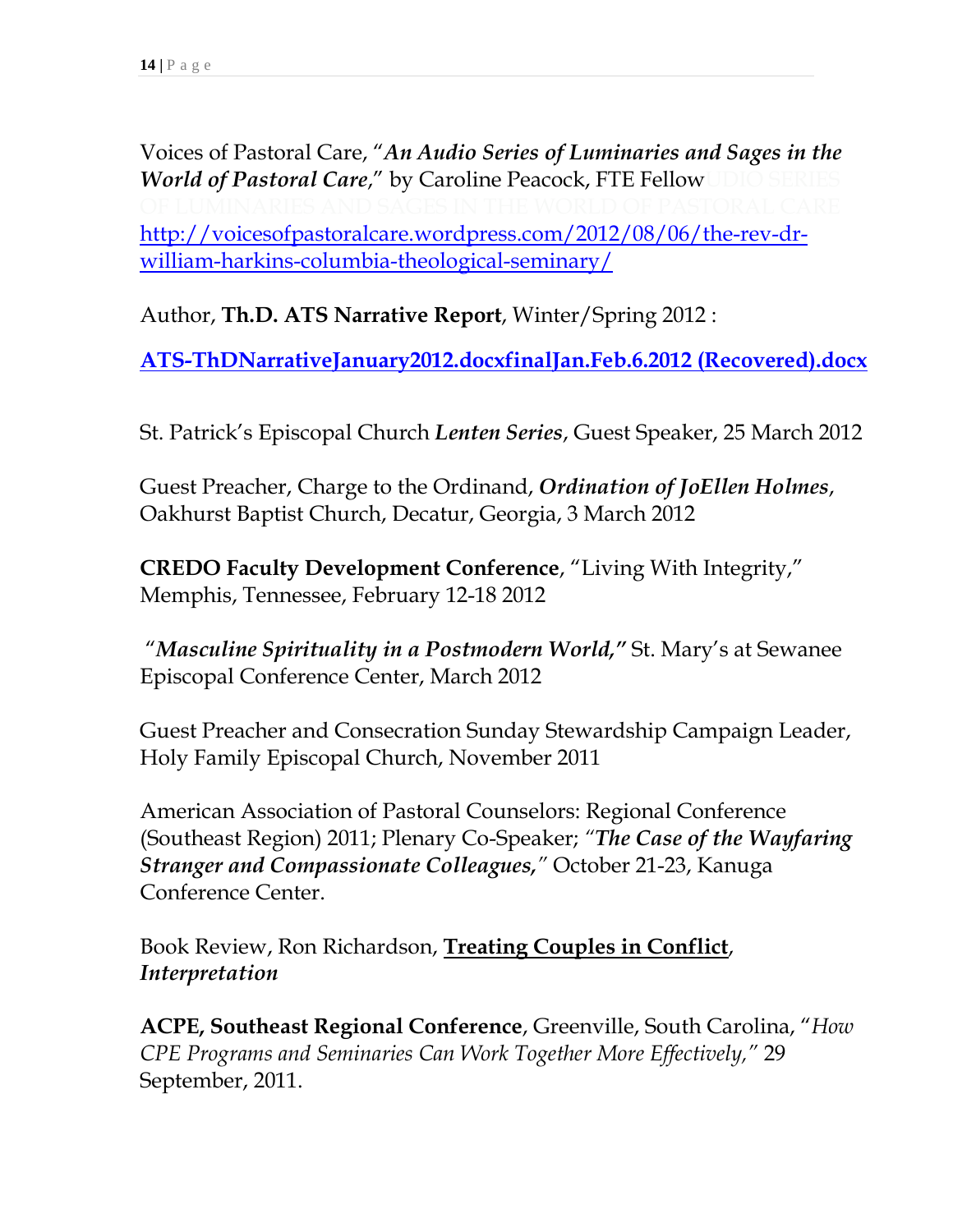**Anglican Diges**t (Winter 2011) and **Cathedral Times**, Pentecost 2011, *"They Need Not Go Away."*

Holy Trinity Parish Magazine, "Transitions"

*"Finding One's Voice in Sacred Matters: A 6-Week Class for Committed Laypersons," (with Rev. Martha Sterne),* Episcopal Cathedral of St. Philip, Fall 2011 and Summer 2012.

**AAPC National Conference, Phoenix, Arizona**, March 2011, *"Embodying Justice: Emotional and Relational Wisdom in a Culture of Conflict,"* Workshop and paper.

**Vantage**, Winter/Spring 2011, *"The Light of Imagination,"* Columbia Theological Seminary

**The Episcopal Café**, *"The Light of Imagination,"* February 13, 2011.

*AAPC National Conference, Indianapolis, April 2010,* Workshop Presentation: *"Holy Comforter Parish—A Case Study"*

Journal of Spirituality and Mental Health, Winter/Spring 2009, *"The Disconnected, Unplugged Man; A Clinical/Theological Case Study,"* This clinical-theological reflection was the keystone article in this issue of the journal, with the Editor and three respondents contributing articles as well. The entire journal, including the Editorial essay, was devoted to the clinical and theological issues of internet pornography, based on the case study.

@This Point—Theological Investigations in Church and Culture, *"Hard Grief Work and Holy Saturday,"* Vol. One, No. 1, Spring 2006.

The Episcopal Café, "Daily Episcopalian," 2 September 2009, "*Loaves and Fishes—Salmon, in Particular." [http://www.episcopalcafe.com/daily/environment/loaves\\_and\\_fishes\\_salmon\\_in\\_pa](http://www.episcopalcafe.com/daily/environment/loaves_and_fishes_salmon_in_pa.php) [.php](http://www.episcopalcafe.com/daily/environment/loaves_and_fishes_salmon_in_pa.php)*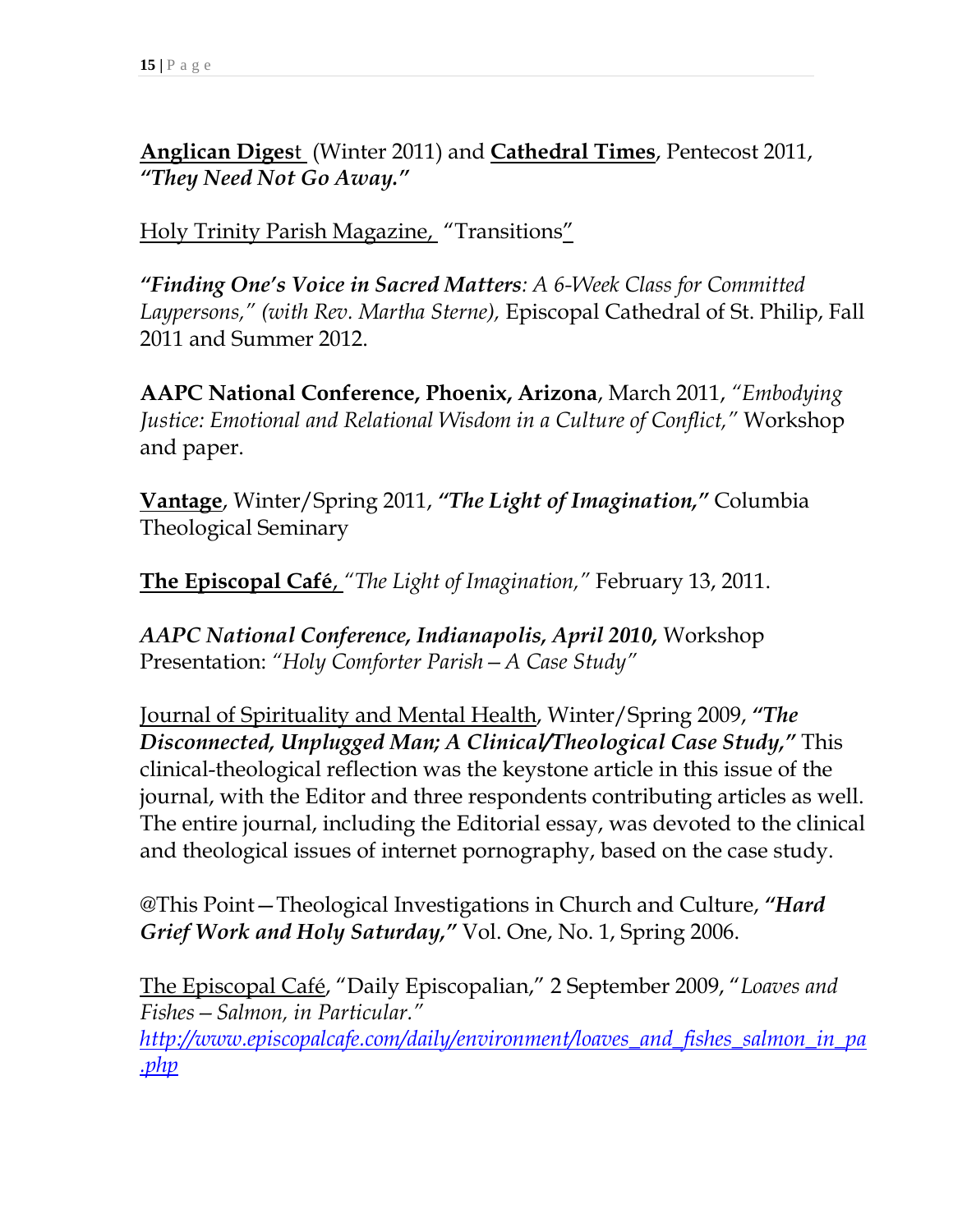Feasting on the Word, Year B, Vol.2, Pastoral; *Monday in Holy Week*, Feasting on the Word, Year B, Vol. 2, Pastoral, *Tuesday in Holy Week*, Feasting on the Word, Year B, Vol. 2, Pastoral, *Wednesday in Holy Week*, Feasting on the Word, Vol. 3, *Proper 9*, Pastoral. Feasting on the Word, Vol. 3, *Proper 8,* Pastoral. Feasting on the Word**,** Vol., 3**,** *Proper 9,* Pastoral.

#### **Family Systems Theory in Institutional Settings: Henry County Medical Center—12 February 2009:** 9am-12noon workshop for employees of this suburban regional medical center; addressed issues of transition, conflict, and "emotional intelligence" from a family systems perspective.

#### **Learning Together in Ministry—12 March 2009; Columbia Theological Seminary**:

Didactic presentation and group leadership for CTS graduates around issues related to current contexts in ministry.

#### **Holy Trinity Parish—Lenten Series—"The Lord's Prayer—Our 'Father'/'Mother' in Heaven….":**

12 March 2009, 6-9 pm; Thursday night Lenten series presentation on "Our Father in Heaven…." From the perspective of Object Relations Theory; discussion of our images of God, projections, transitional space, and the evolving nature or our relationship to these aspects of human personality.

#### **Dealing with Conflict—A Family Systems Approach: St. Patrick's Episcopal Church—Vestry Retreat—17—19 April 2009**

Second weekend consultation with St. Patrick's parish vestry at Montara Farm around issues of transition, conflict, and vision.

#### **Poetry Night at the Cathedral Bookstore—The Poetry of Wendell Berry**:

22 April 2009. Provided leadership and organization for this Diocesan wide gathering at the Cathedral of St. Philip bookstore.

#### **Candler School of Theology, Emory University, Men's Retreat, 5—9 May 2009:**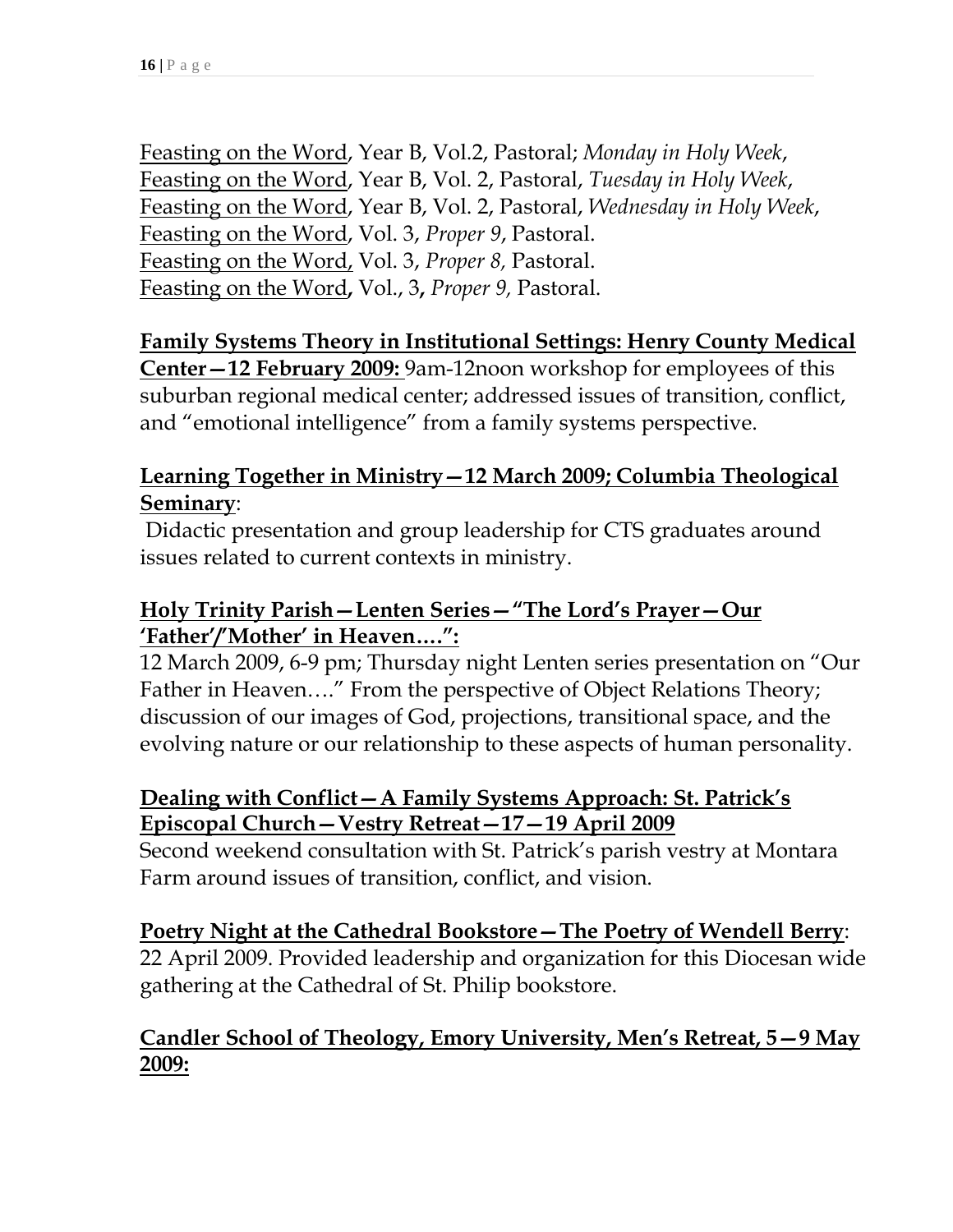Provided planning, structure, worship, and leadership for this 5-day Men's retreat at Lake Logan Episcopal Center, Canton, North Carolina.

#### **St. Luke's Training and Counseling Center, Family Systems Theory Inservice, 4-6pm, 19 August 2009:**

Provided workshop for summer intern Clinical Pastoral Education students on applications of Family Systems Theory for work in hospice, hospitals, churches, and formation in ministry.

### **Diocese of Atlanta Institute for Theological Education: Family Systems Theory for Congregations: 18 September 2009: 9am—3pm**

Day-long workshop for Diocesan participants on FST applications to congregational life, at St. Patrick's Episcopal Church. Workshop included didactic, experiential, and discussion components.

### **2009—2010 Diaconal Formation Program/Episcopal Diocese of Atlanta; Pastoral Care Instructor:**

Responsible for the Pastoral Care component of this 2-year course of study offered on third Saturday's at the Cathedral of St. Philip. (See attached)

# **"Lars and the Real Girl—An "Otherwise" Clinical/Theological Case**

**Study in Compassion,"** A paper and 3-hour workshop presentation at the 2009 Southeast Regional Clinical Conference, 23-25 October, Kanuga Conference Center, Hendersonville, N.C.

### **Family Systems Theory for Ministry—Presentation to CPE Students at St. Luke's training and Counseling Center**

Five Basic Concepts in Systems Theory for this group of 12 Clinical Pastoral Education students in the year-long CPE program at St. Luke's Episcopal Church; 3:00-5:00pm, 26 October 2009.

#### **Practical Wisdom for Congregational Ministry—Forum at Columbia Seminary**

Participated as a Forum Panelist on 11 November 2009 offering suggestions for parish ministry from a practical pastoral theological perspective;  $10:00 - 11:00$  am.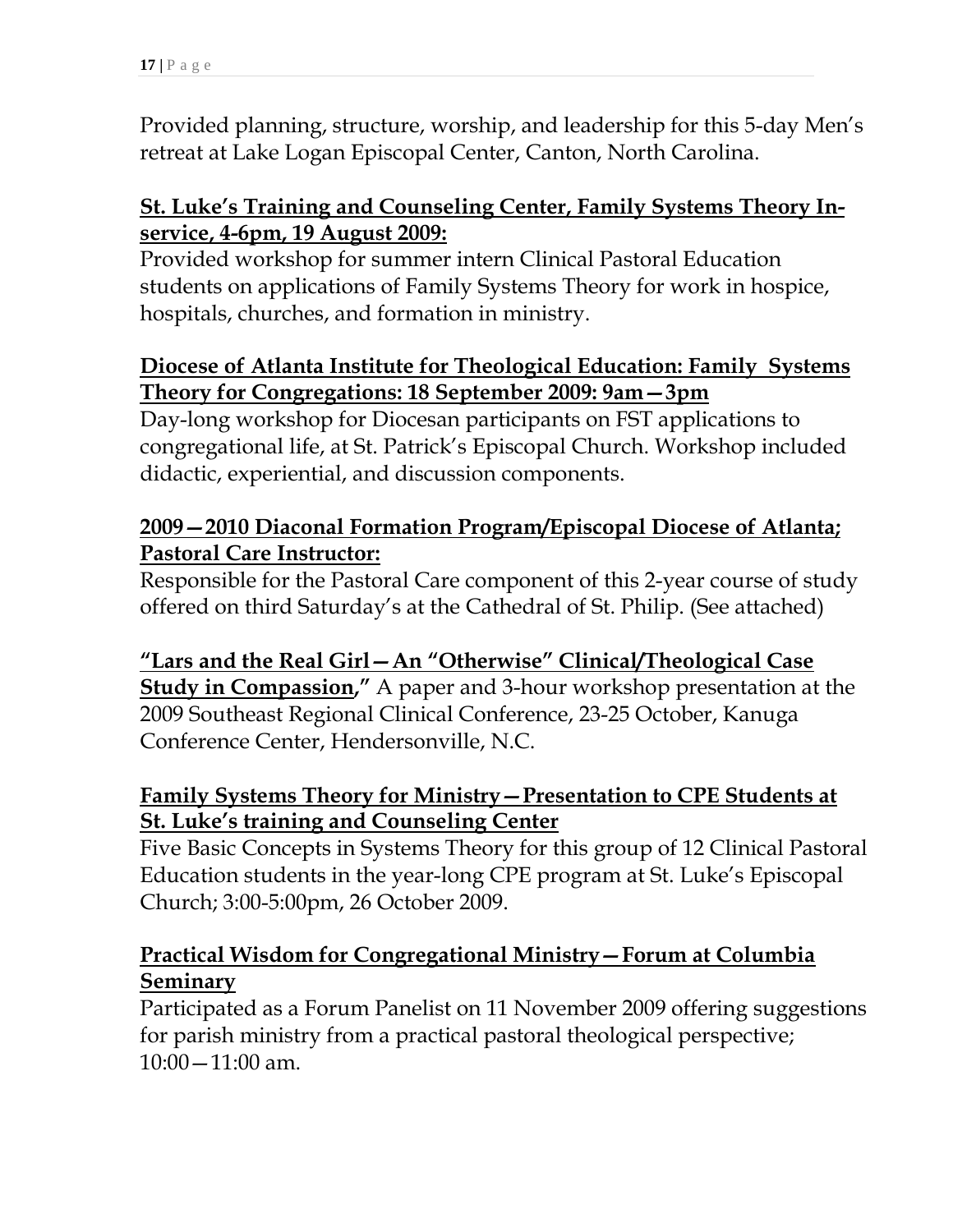#### **Perspectives on Teaching and Supervision in Pastoral Theology**:

Workshop and dialogue with Rev. Joe Sandifer and colleagues from the PCUSA on current issues and challenges in teaching Pastoral Theology; Dobbs Room, Columbia Theological Seminary, 11:00-12:00, 10 February 2010.

#### **"Epiphany Poetry Party" at the Cathedral Bookstore**

Theological reflections on poems of light, levity, and luminescence in the season of deep mid-winter, Candelmas, and the Feast of the Presentation; Episcopal Cathedral of St. Philip Bookstore, 10 February 2010.

### **"Safeguarding God's People—Diocesan Ministry Fair 2010:** 6 March 2010,

A two-part, 3-hour workshop on sex abuse prevention, boundary awareness, and education for laypersons and clergy of the Diocese of Atlanta.

### **"Holy Comforter Parish: Justice and Compassion—A Case Study":**  Workshop at the AAPC National Convention, Indianapolis, Indiana, April 2010. Using a parish setting where significant proportion of the congregation consists of chronically mentally ill persons, this workshop utilizes Emmanuel Levinas as a conversation partner on the alterity of the "other" as a template for a pastoral theological understanding of hospitality.

**Object Relations Theory: Applications for Hospital Chaplaincy**: 20 April 2010; Northside Hospital Chaplaincy Residents. Workshop on the basics of ORT as applied to the "liminal space" of hospital chaplaincy, and as relevant for the vocational journey of chaplaincy.

**Safeguarding God's People**: 29 June 2010; Presentation for the employees of the Episcopal Diocese of Atlanta on matters related to sexual boundaries and prevention of boundary violations, for lay and clergy. This is a required course for all lay and clergy employees working in the Diocese of Atlanta.

**Parish Consultation: St. Andrew's Episcopal;** 29 July—7 August 2010; Completed a week-long consultation and assessment of this parish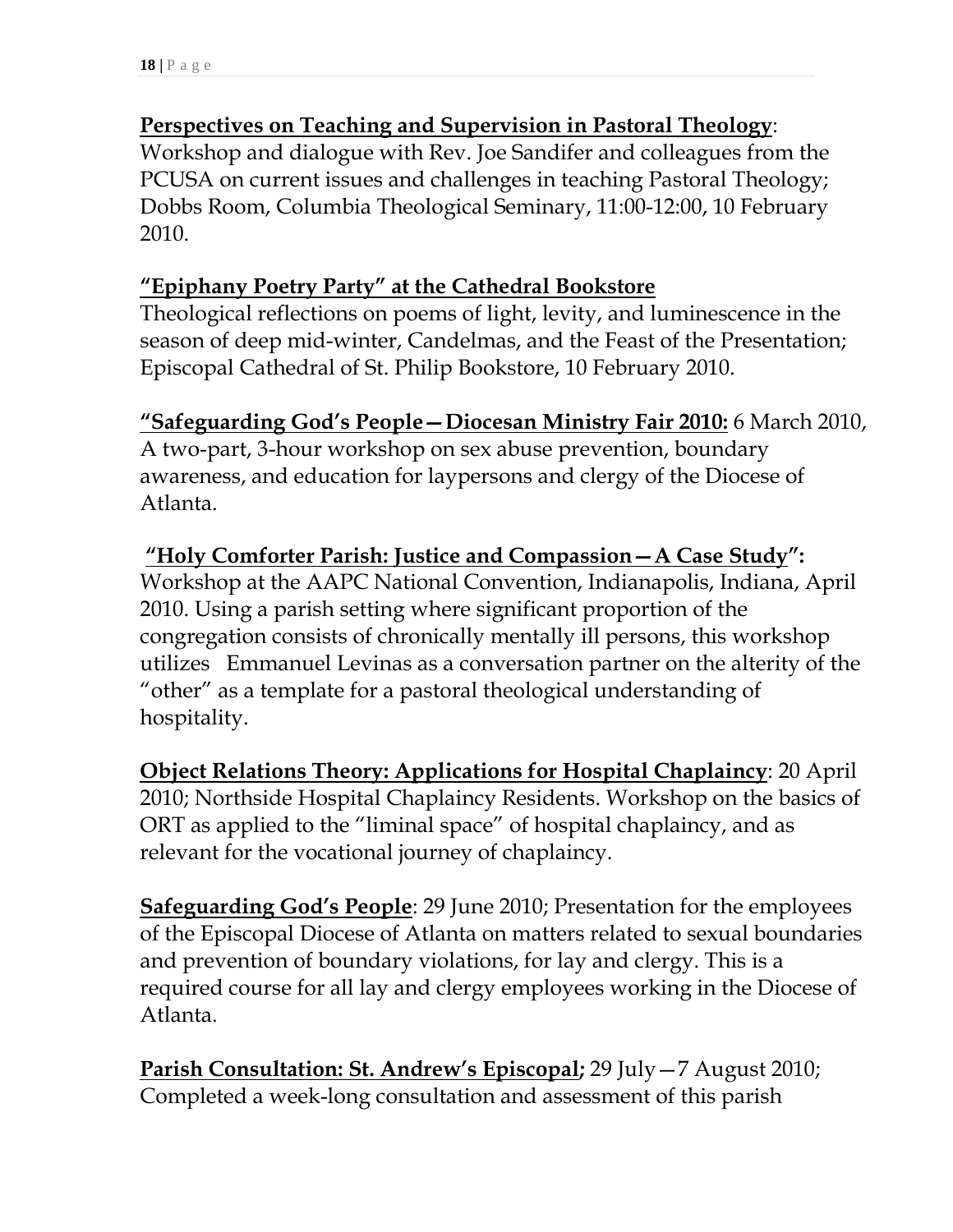undergoing transition and conflict. This included an in-depth report to the Diocese with analysis and recommendations.

**AAPC Annual Southeast Regional Conference, Hendersonville, North Carolina;** 21—14 October; *Homilist and worship leader* for those attending this annual clinical conference.

**"Uppity Women of the Bible"—Cathedral of St. Philip:** Fall 2010—Spring 2011; Facilitator/teacher of this series from "Living the Questions" focusing on the Books of Ruth, Song of Songs, Esther, and Judith from a feminist/Womanist and with engaged exegetical analysis. Held on Wednesday nights through Epiphany of 2011.

**Compassion as a Theological Virtue—Care and Counseling Center of Georgia**; 17 November 2010, Care and Counseling Center of Georgia; Workshop for Advanced Residents throughout the CCCG CPE system, 8- 11am.

### *American Association of Marriage and Family Therapists, Supervisor Designation:*

(30-hour Supervisor Continuing Education Course, Santa Fe, New Mexico; "supervision-of-supervision,"; and clinical supervision hours have been successfully completed. I am now an Approved Supervisor in the American Association of Marriage and Family Therapists #71559 (see application attached).

Journal of Spirituality and Mental Health, Winter/Spring 2009, *"The Disconnected, Unplugged Man; A Clinical/Theological Case Study,"* This clinical-theological reflection was the keystone article in this issue of the journal, with the Editor and three respondents contributing articles as well. The entire journal, including the Editorial essay, was devoted to the clinical and theological issues of internet pornography, based on the case study.

### *@This Point—Theological Investigations in Church and Culture, "Hard Grief Work and Holy Saturday,"* Vol. One, No. 1, Spring 2006.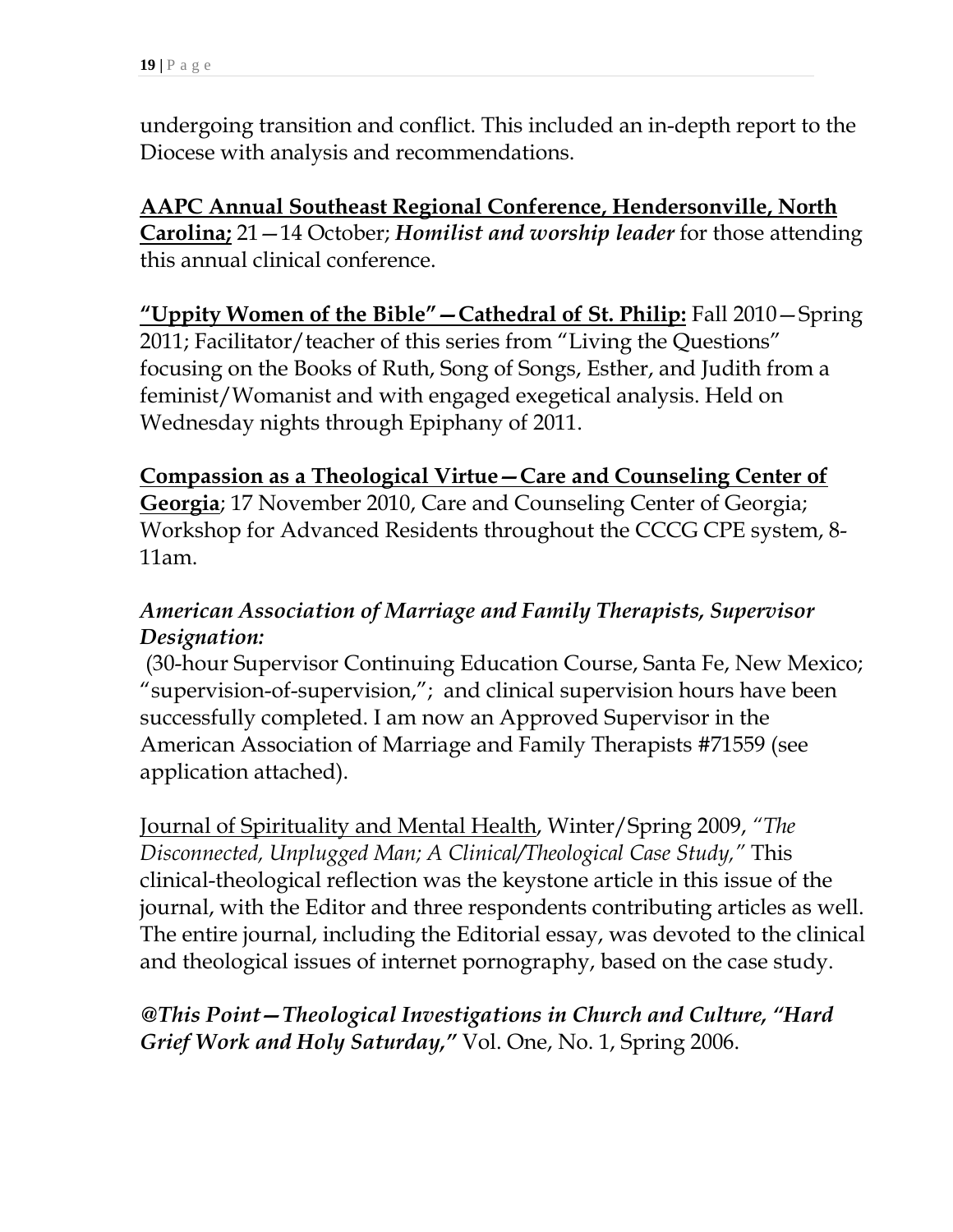### **Poetry Night at the Cathedral Bookstore—The Poetry of Wendell Berry**:

22 April 2009. Provided leadership and organization for this Diocesan wide gathering at the Cathedral of St. Philip bookstore.

### **Candler School of Theology, Emory University, Men's Retreat, 5—9 May 2009:**

Provided planning, structure, worship, and leadership for this 5-day Men's retreat at Lake Logan Episcopal Center, Canton, North Carolina.

#### **St. Luke's Training and Counseling Center, Family Systems Theory Inservice, 4-6pm, 19 August 2009:**

Provided workshop for summer intern Clinical Pastoral Education students on applications of Family Systems Theory for work in hospice, hospitals, churches, and formation in ministry.

### **Diocese of Atlanta Institute for Theological Education: Family Systems Theory for Congregations: 18 September 2009: 9am—3pm**

Day-long workshop for Diocesan participants on FST applications to congregational life, at St. Patrick's Episcopal Church. Workshop included didactic, experiential, and discussion components.

#### **2009—2010 Diaconal Formation Program/Episcopal Diocese of Atlanta; Pastoral Care Instructor:**

Responsible for the Pastoral Care component of this 2-year course of study offered on third Saturday's at the Cathedral of St. Philip. (See attached)

**"Lars and the Real Girl—An "Otherwise" Clinical/Theological Case Study in Compassion,"** A paper and 3-hour workshop presentation at the 2009 Southeast Regional Clinical Conference, 23-25 October, Kanuga Conference Center, Hendersonville, N.C.

### **Family Systems Theory for Ministry—Presentation to CPE Students at St. Luke's training and Counseling Center**

Five Basic Concepts in Systems Theory for this group of 12 Clinical Pastoral Education students in the year-long CPE program at St. Luke's Episcopal Church; 3:00-5:00pm, 26 October 2009.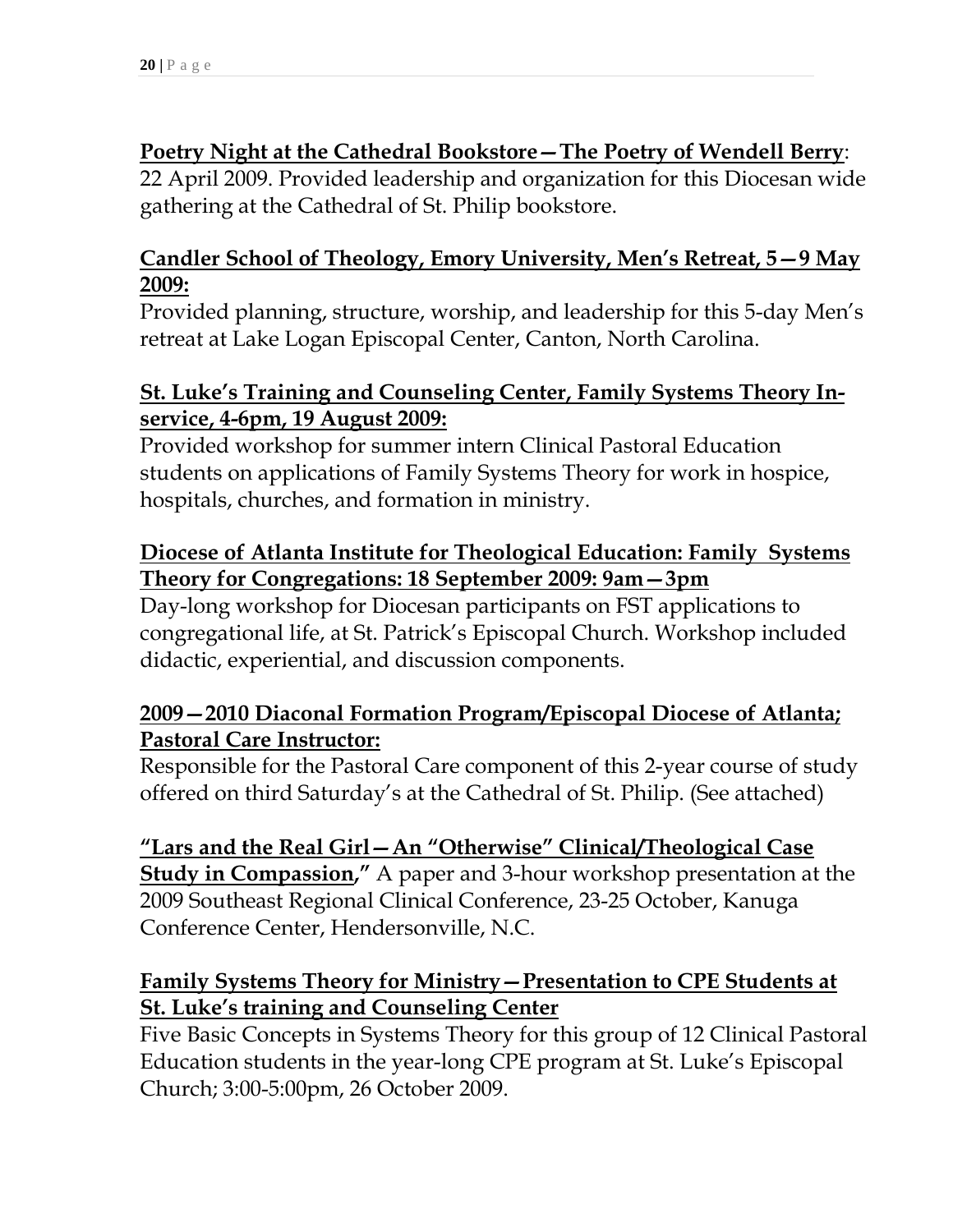### **Practical Wisdom for Congregational Ministry—Forum at Columbia Seminary**

Participated as a Forum Panelist on 11 November 2009 offering suggestions for parish ministry from a practical pastoral theological perspective;  $10:00 - 11:00$  am.

**Lenten Men's Spirituality Group**: (28 February-4 April, 2008): Small group for men of the Cathedral and the Diocese, with a focus on Richard Rohr's "From Wild Man to Wise Man." Attendance @ 8-10 each week.

**Practical Family Systems Theory for Congregations**: 13 February 2008, St. James' Episcopal Church Wednesday Night Lenten Series. Workshop and dinner address for 60 persons.

**AAMFT Approved Supervisor 30-Hour Training Course**: 27 February-1 March 2008. Completed the 30-hour AAMFT Approved Supervisor course, required for all AAMFT supervisor's in training, at Santa Fe, New Mexico.

**2007-2009 Fall/Winter Wednesday night "Saving Jesus" and "First Light" Small Group Seminars**: This 12 session weekly, Wednesday night DVD and discussion oriented series averages @ 15-30persons on Wednesday nights, and continues to meet in 2009-2010 with the *"First Light*" series, with Marcus Borg and John Dominic Crossan. Conducted at the Cathedral of St. Philip and open to the Diocese and general public.

**Safeguarding God's Children:** (10 April 2008, 9-12); Sex abuse prevention and awareness training session for Diocesan youth and young adult workers at the Cathedral of St. Philip. Provided leadership for this session of @ 45 attendees, for this mandatory Diocesan training for all youth and young adult volunteers and employees.

**The Sacred in Creation: ST. Mary's Sewanee Retreat Center:** (10-13 April 2008) Co-led this contemplative retreat for 45 participants at St. Mary's/Sewanee with colleague Dr. Gordon Peerman, priest and pastoral counselor from Nashville. Based on a contemplative, mindfulness practice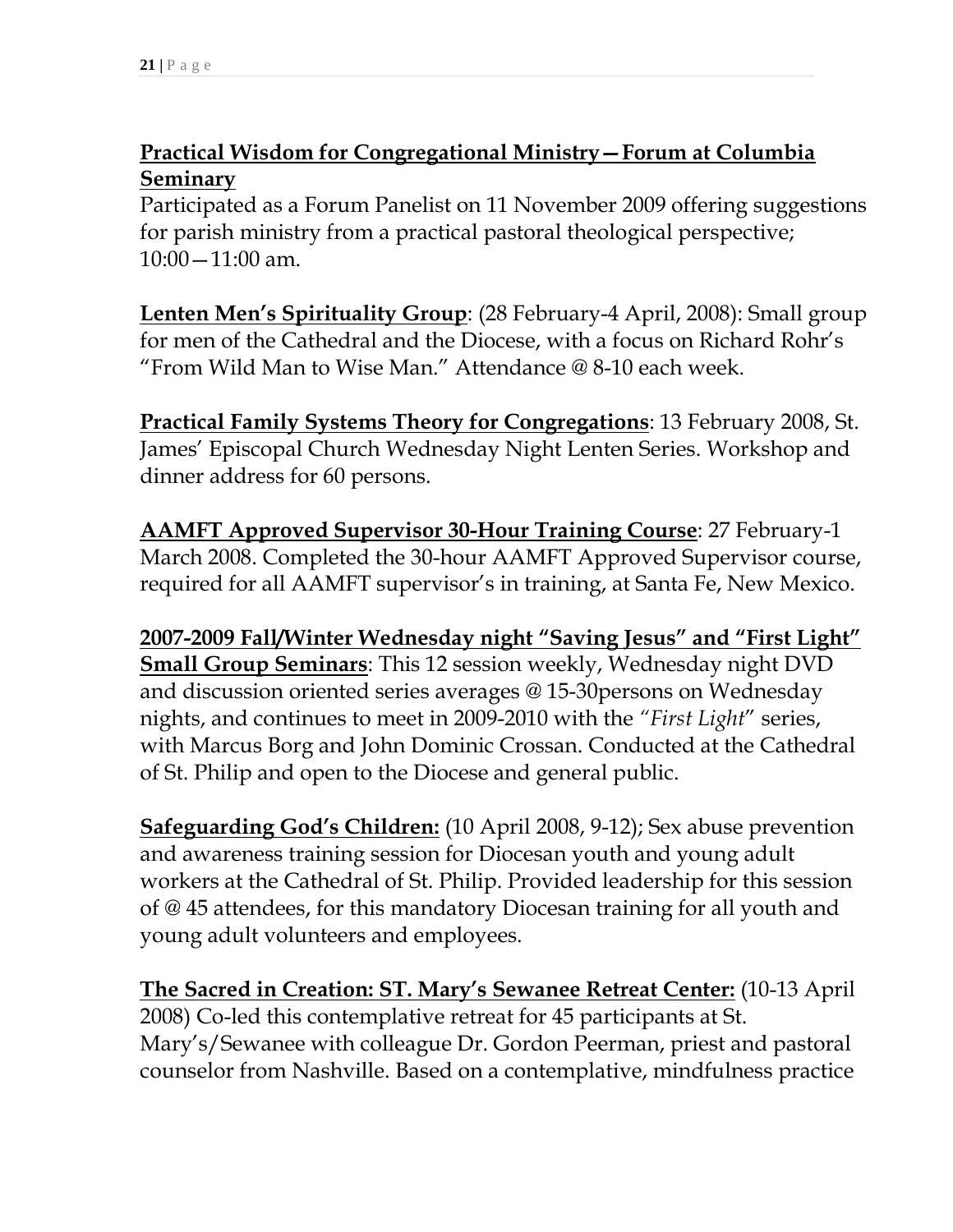mode, this weekend presentation included didactic, practical/mindfulness sessions, discussion, poetry, and film.

**"Transitions": A Pastoral Care Group for St. Benedict's Episcopal Church:** (April-May 2008) Led this pastoral care group for those experiencing life transitions of various kinds due to loss, job changes, etc. (6 consecutive Monday evenings; average attendance @ 20).

**Safeguarding God's Children:** (3 May 2008, 9-12) Sex abuse prevention and boundary awareness training session at the Church of the Transfiguration, Monroe, Georgia.

**\*Pentecost Poetry Evening at the Cathedral**: (23 May): Provided organization and leadership for this gathering at the Diocesan/Cathedral bookstore. Attendance @ 25-30, with a mix of Cathedral and public/community attendees.

**\*Canterbury Court Vespers**: (16 October 2008) Represented the Cathedral at the Vespers service by providing liturgical leadership/preaching. Attendance @ 50-60 participants.

**\*Poetry Night at the Cathedral—An Evening with David Bottoms**: Provided organization and leadership for this gathering featuring Dr. David Bottoms, poet laureate of Georgia. Attendance @ 30 Cathedral members and community guests.

**Lay Pastoral Care—The Priesthood of All Believers**: (Fall 2008): This Sunday (morning) Adult Ed. course utilized a variety of pedagogical methods, including film, readings, and lecture/discussion to address "beginning" issues of basic lay pastoral care. Attendance @ 10/12 each Sunday morning.

**Fall 2008 Vestry Retreat: St. Patrick's Episcopal Church:** (7-9 November 2008) Provided organization and leadership for this weekend Vestry retreat at Montara Farm. The congregation was experiencing transition and related conflict. Focus was on leadership during times of transition, and conflict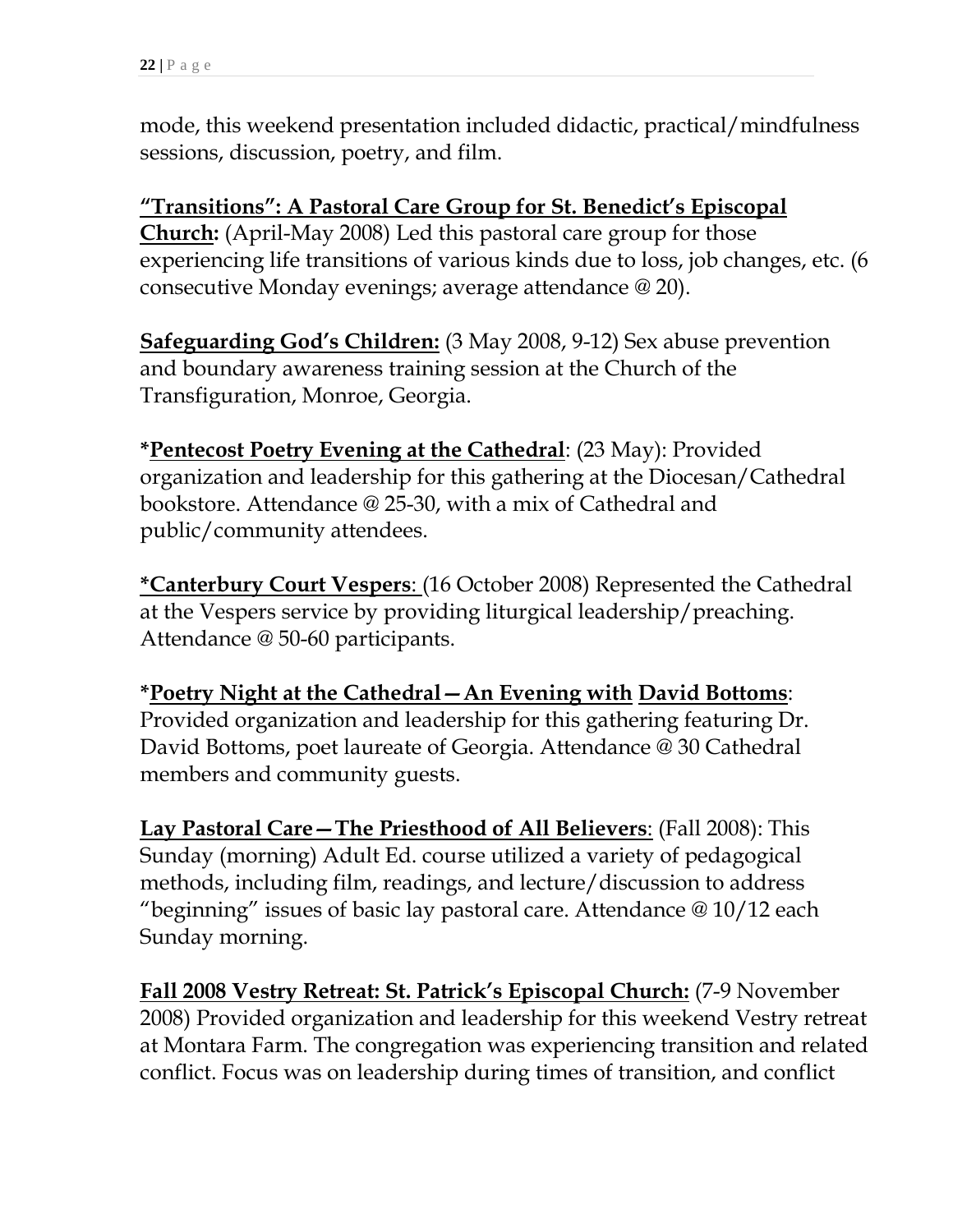management from Family Systems Theory and pastoral theological perspectives.

**Advent Quiet Day: Holy Family Episcopal Church, Jasper, Georgia: 13 December—2008;** Provided planning, leadership, and liturgy for this daylong Advent retreat/quiet day at the Holy Family Episcopal Church; 9- 4pm, with 35 attendees.

**Family Systems Theory in Institutional Settings: Henry County Medical Center—12 February 2009:** 9am-12noon workshop for employees of this suburban regional medical center; addressed issues of transition, conflict, and "emotional intelligence" from a family systems perspective.

### **Learning Together in Ministry—12 March 2009; Columbia Theological Seminary**:

Didactic presentation and group leadership for CTS graduates around issues related to current contexts in ministry.

#### **Holy Trinity Parish—Lenten Series—"The Lord's Prayer—Our 'Father'/'Mother' in Heaven….":**

12 March 2009, 6-9 pm; Thursday night Lenten series presentation on "Our Father in Heaven…." From the perspective of Object Relations Theory; discussion of our images of God, projections, transitional space, and the evolving nature or our relationship to these aspects of human personality.

### **Dealing with Conflict—A Family Systems Approach: St. Patrick's Episcopal Church—Vestry Retreat—17—19 April 2009**

Second weekend consultation with St. Patrick's parish vestry at Montara Farm around issues of transition, conflict, and vision.

#### **Poetry Night at the Cathedral Bookstore—The Poetry of Wendell Berry**:

22 April 2009. Provided leadership and organization for this Diocesan wide gathering at the Cathedral of St. Philip bookstore.

### **Candler School of Theology, Emory University, Men's Retreat, 5—9 May 2009:**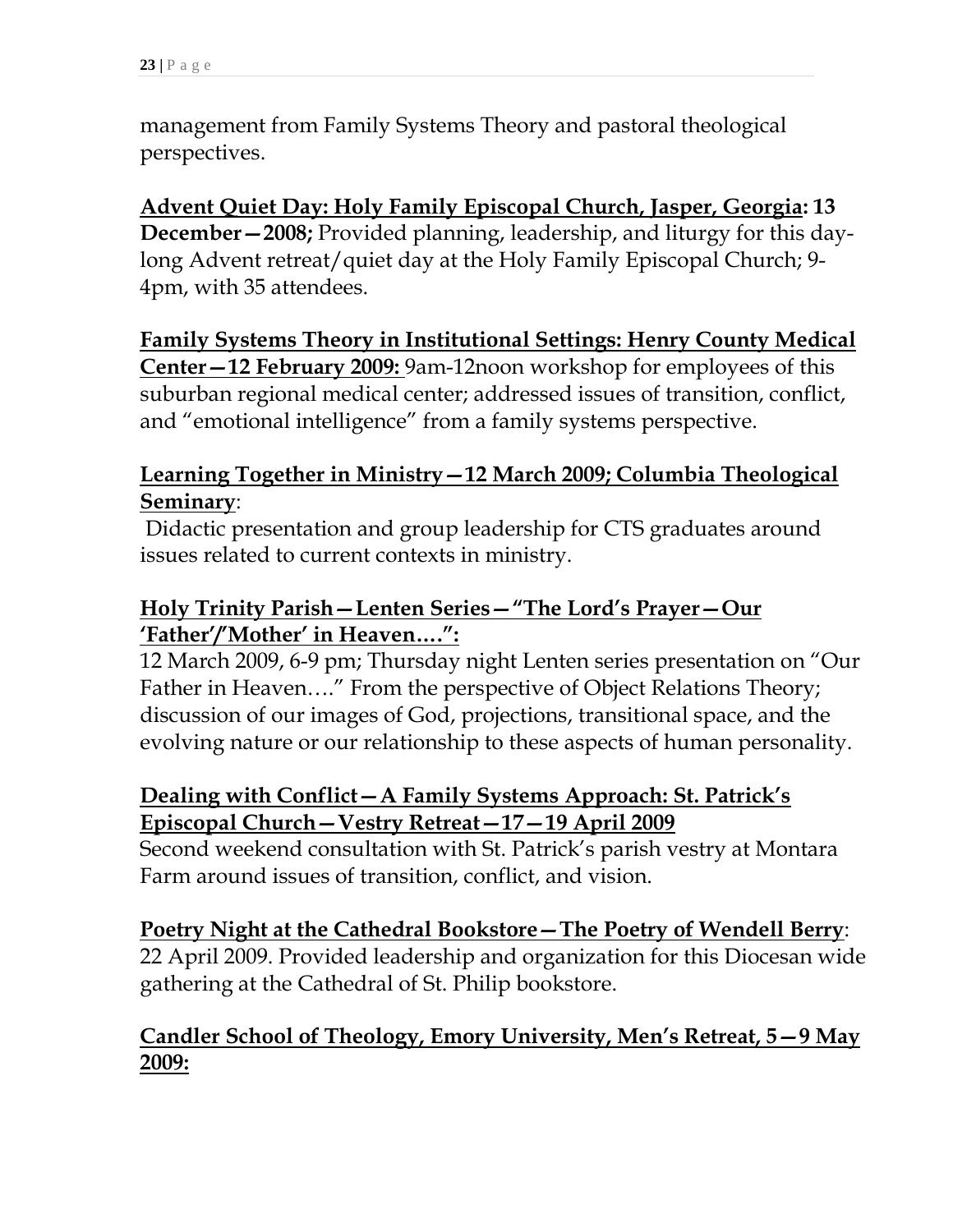Provided planning, structure, worship, and leadership for this 5-day Men's retreat at Lake Logan Episcopal Center, Canton, North Carolina.

### **St. Luke's Training and Counseling Center, Family Systems Theory Inservice, 4-6pm, 19 August 2009:**

Provided workshop for summer intern Clinical Pastoral Education students on applications of Family Systems Theory for work in hospice, hospitals, churches, and formation in ministry.

### **Diocese of Atlanta Institute for Theological Education: Family Systems Theory for Congregations: 18 September 2009: 9am—3pm**

Day-long workshop for Diocesan participants on FST applications to congregational life, at St. Patrick's Episcopal Church. Workshop included didactic, experiential, and discussion components.

### **2009—2010 Diaconal Formation Program/Episcopal Diocese of Atlanta; Pastoral Care Instructor:**

Responsible for the Pastoral Care component of this 2-year course of study offered on third Saturday's at the Cathedral of St. Philip. (See attached)

#### **"Lars and the Real Girl—An "Otherwise" Clinical/Theological Case Study in Compassion,"** A paper and 3-hour workshop presentation at the

2009 Southeast Regional Clinical Conference, 23-25 October, Kanuga Conference Center, Hendersonville, N.C.

### **Family Systems Theory for Ministry—Presentation to CPE Students at St. Luke's training and Counseling Center**

Five Basic Concepts in Systems Theory for this group of 12 Clinical Pastoral Education students in the year-long CPE program at St. Luke's Episcopal Church; 3:00-5:00pm, 26 October 2009.

### **Practical Wisdom for Congregational Ministry—Forum at Columbia Seminary**

Participated as a Forum Panelist on 11 November 2009 offering suggestions for parish ministry from a practical pastoral theological perspective;  $10:00 - 11:00$  am.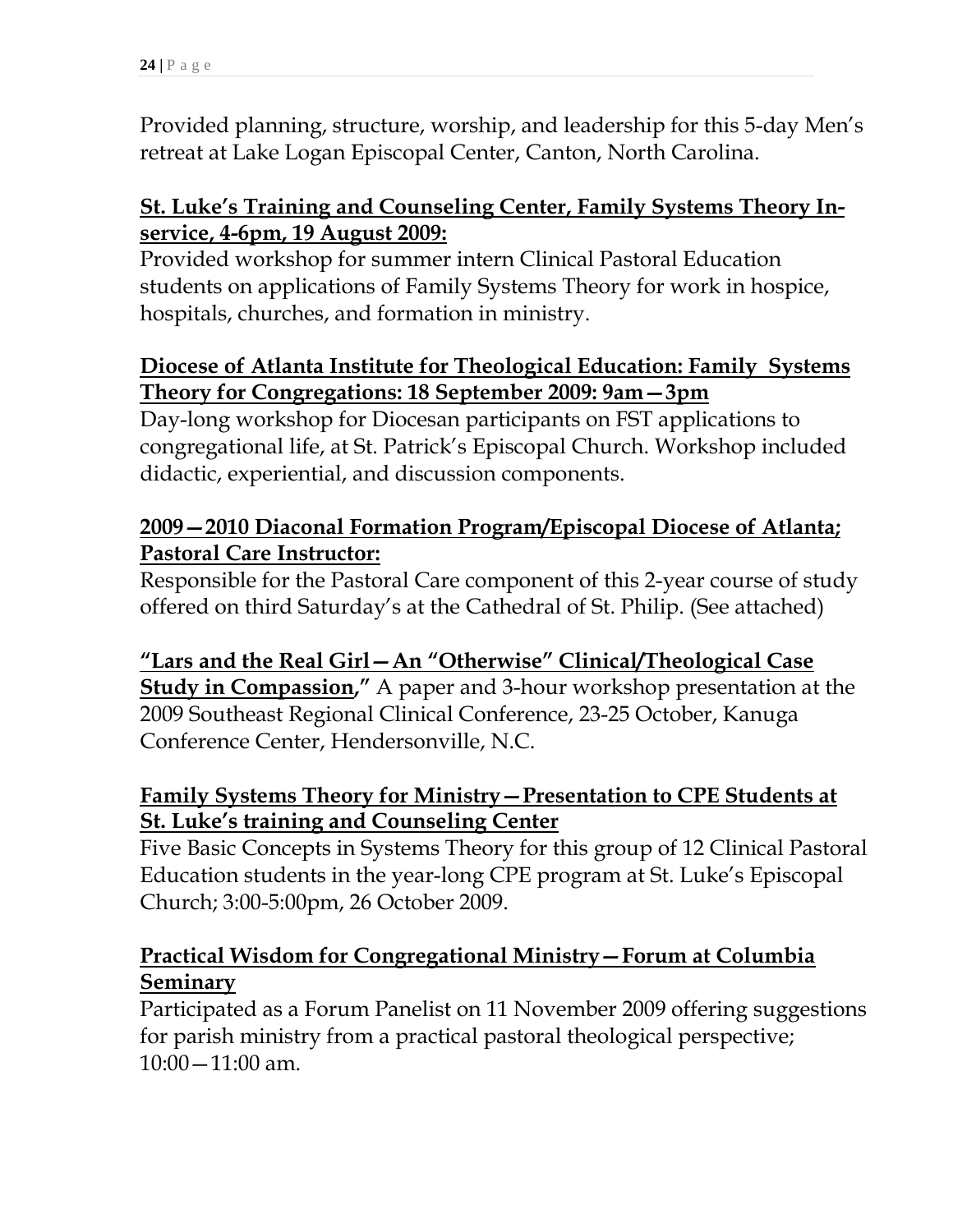### **Perspectives on Teaching and Supervision in Pastoral Theology**:

Workshop and dialogue with Rev. Joe Sandifer and colleagues from the PCUSA on current issues and challenges in teaching Pastoral Theology; Dobbs Room, Columbia Theological Seminary, 11:00-12:00, 10 February 2010.

### **"Epiphany Poetry Party" at the Cathedral Bookstore**

Theological reflections on poems of light, levity, and luminescence in the season of deep mid-winter, Candelmas, and the Feast of the Presentation; Episcopal Cathedral of St. Philip Bookstore, 10 February 2010.

### **"Safeguarding God's People—Diocesan Ministry Fair 2010:** 6 March 2010,

A two-part, 3-hour workshop on sex abuse prevention, boundary awareness, and education for laypersons and clergy of the Diocese of Atlanta.

### **"Holy Comforter Parish: Justice and Compassion—A Case Study":**  Workshop at the AAPC National Convention, Indianapolis, Indiana, April 2010. Using a parish setting where significant proportion of the congregation consists of chronically mentally ill persons, this workshop utilizes Emmanuel Levinas as a conversation partner on the alterity of the "other" as a template for a pastoral theological understanding of hospitality.

**Object Relations Theory: Applications for Hospital Chaplaincy**: 20 April 2010; Northside Hospital Chaplaincy Residents. Workshop on the basics of ORT as applied to the "liminal space" of hospital chaplaincy, and as relevant for the vocational journey of chaplaincy.

**Safeguarding God's People**: 29 June 2010; Presentation for the employees of the Episcopal Diocese of Atlanta on matters related to sexual boundaries and prevention of boundary violations, for lay and clergy. This is a required course for all lay and clergy employees working in the Diocese of Atlanta.

**Parish Consultation: St. Andrew's Episcopal;** 29 July—7 August 2010; Completed a week-long consultation and assessment of this parish